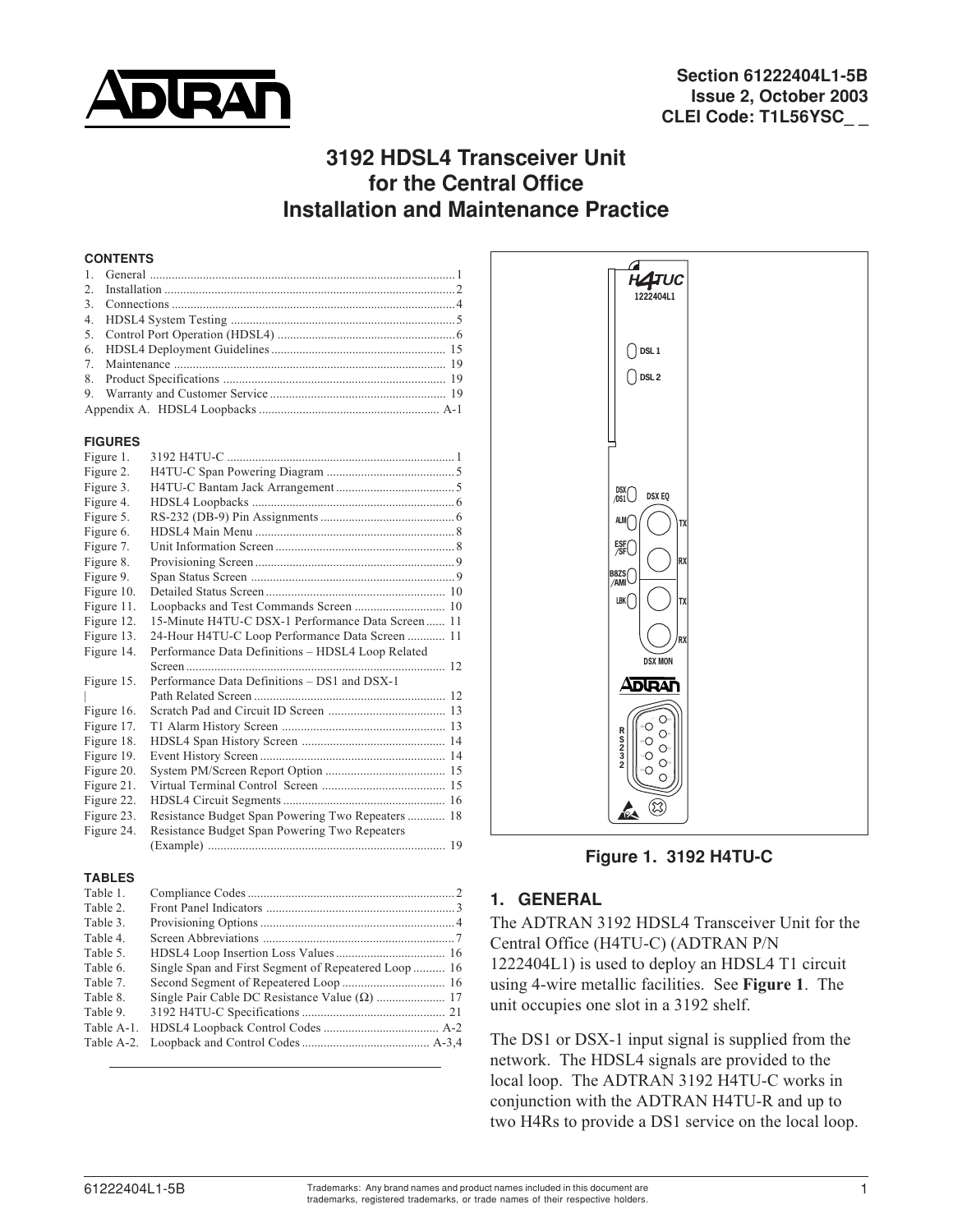This H4TU-C works with the following list versions of the HDSL4 unit for the remote end (H4TU-R) and the repeater (H4R):

| <b>Part Number</b> | <b>Description</b> |
|--------------------|--------------------|
|                    |                    |
|                    | Power              |
| 122x426L1          | T200 H4TU-R, Span  |
|                    | Power              |
|                    |                    |
|                    |                    |
|                    |                    |

*Note: x = any generic number*

The 3192 H4TU-C can be deployed in circuits consisting of one H4TU-C, one H4TU-R, and up to two H4Rs. System power and alarm bus connections are made through the backplane of the 3192 shelf. The H4TU-C contains an onboard fuse. If the fuse opens, it supplies a –48 VDC voltage to the fuse alarm bus and all front panel indicators will be *off*. This fuse is not designed to be replaced in the field.

The 3192 H4TU-C uses a DC-to-DC converter to derive its internal logic and span powering voltages from the –48 VDC office supply. The H4TU-C can span power an H4TU-R and up to two H4Rs as listed above.

### **Revision History**

This is the second release of this document. This revision is to update the screens.

#### **2. INSTALLATION**



After unpacking the unit, inspect it for damage. If damage is discovered, file a claim with the carrier, then contact ADTRAN. For more information refer to *Warranty and Customer Service section*.

#### **Compliance**

**Table 1** lists compliance codes for the 3192 H4TU-C. This product is intended for installation in restricted access locations only and in equipment with a Type "B" or "E" enclosure.

#### **WARNING**

Up to –200 VDC may be present on telecommunications wiring. The DSX-1 interface is intended for connection to intra-building wiring only. Ensure chassis ground is properly connected.

### **Table 1. Compliance Codes**

| Code                        |   | Input Output |
|-----------------------------|---|--------------|
| Power Code (PC)             | ы |              |
| Telecommunication Code (TC) |   |              |
| Installation Code (IC)      |   |              |

This product provides span powering voltage (negative only with respect to ground, –190 VDC nominal, GFI protection < 5 mA) and meets all requirements of Bellcore GR-1089-CORE (Class A2), ANSI T1.418-2002. This product is NRTL listed to the applicable UL standards.

#### **Front Panel Indicators**

The 3192 H4TU-C has seven front panel LEDs, illustrated in **Table 2**, which indicate operational status.

The 3192 H4TU-C plugs directly into the 3192 shelf. No installation wiring is required.

There are no configuration switches for the H4TU-C. Configuration is performed via software discussed in *Section 5* of this practice.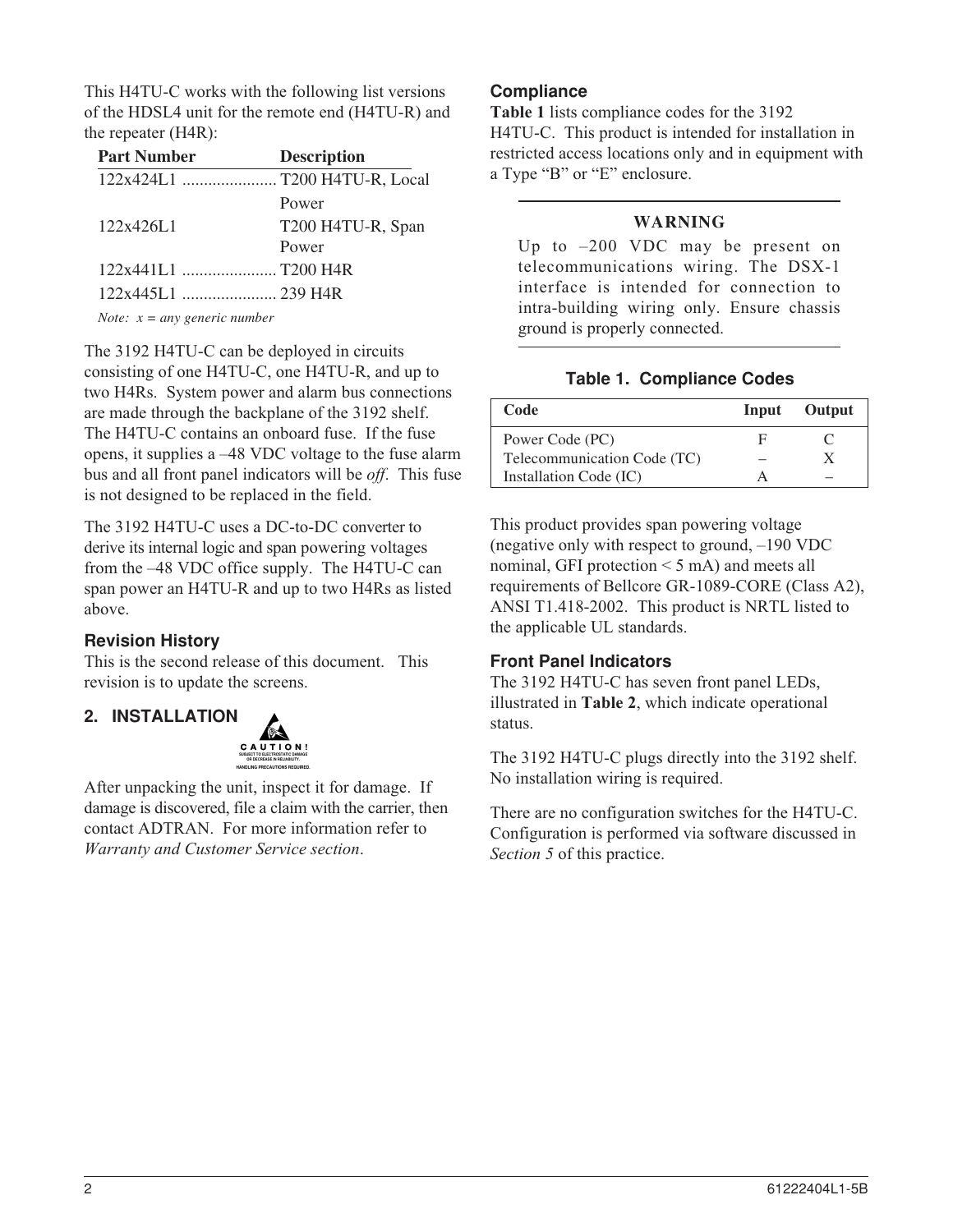### **Powering Options**

The H4TU-C is default enabled for span powering mode. The H4TU-C will power one, two, or three elements and can be set to span power Disabled when the H4TU-R is locally powered and there are no H4Rs on the circuit.



**Table 2. Front Panel Indicators**

| Label               | <b>Condition</b>        | <b>Description</b>                                                                                                                                                    |
|---------------------|-------------------------|-----------------------------------------------------------------------------------------------------------------------------------------------------------------------|
| <b>DSL 1/ DSL 2</b> | Green<br>Red            | DSL Loop 1/ Loop 2 sync, no errors currently detected, and signal margin $\geq 3$ dB.<br>No DSL Loop 1/Loop 2 sync, errors being detected, or signal margin $<$ 3 dB. |
| <b>DSX/DS1</b>      | Green<br>Red            | DSX-1 signal is present and no errors are currently being detected.<br>No DSX-1 signal, or signal is present with errors.                                             |
| <b>ALM</b>          | Off<br>Red<br>Yellow    | No active alarm present.<br>Loss of DSX-1 signal to the unit.<br>Loss of DS1 signal to the remote.                                                                    |
| <b>ESF/SF</b>       | Off.<br>Yellow<br>Green | Unit has detected unframed data.<br>Unit has detected ESF data.<br>Unit has detected SF data.                                                                         |
| <b>B8ZS/AMI</b>     | Yellow<br>Green         | Unit has detected B8ZS coded data.<br>Unit has detected AMI coded data.                                                                                               |
| <b>LBK</b>          | Off<br>Yellow           | Unit is not in loopback.<br>Unit is in loopback (network and/or customer).                                                                                            |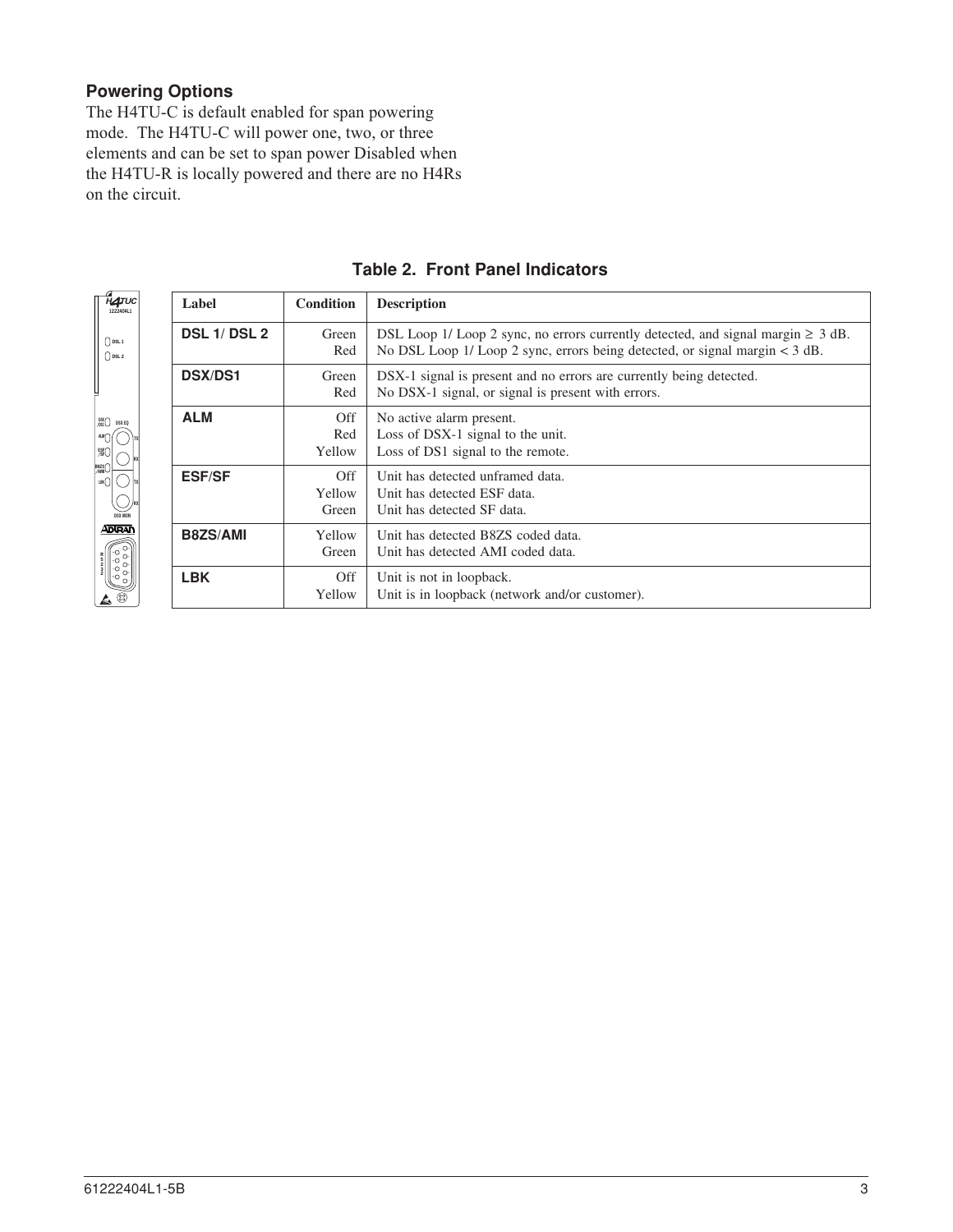### **Provisioning**

The provisioning settings can be viewed and manipulated through management access via the front panel RS-232 port. **Table 3** lists the available provisioning options and their factory default settings.

### **3. CONNECTIONS**

The 3192 H4TU-C occupies one card slot in a 3192 shelf. Power and alarm signals are provided to the card through the backplane of the shelf. DSX-1 and HDSL4 loop signals are connected to the mass termination shelf connectors.

| <b>Provisioning Option</b>           | <b>Option Settings</b>                                               | <b>Default Settings</b> |
|--------------------------------------|----------------------------------------------------------------------|-------------------------|
| 1. DSX-1 Line Build Out              | 0-133 ft., 133-266 ft., 266-399 ft., 399-533 ft.,<br>$533 - 655$ ft. | $0-133$ ft.             |
| 2. DSX-1/DS1 Line Code               | B8ZS, AMI                                                            | B8ZS                    |
| 3. DSX-1/DS1 Framing                 | SF, ESF, Unframed, Auto                                              | <b>ESF</b>              |
| 4. Forced Frame Conversion           | Disabled, Enabled                                                    | <b>Disabled</b>         |
| 5. Smartjack Loopback                | Disabled, Enabled                                                    | Enabled                 |
| 6. Loopback Time Out                 | None, 120 Minutes                                                    | 120 Minutes             |
| 7. Latching Loopback Mode            | T1 (Disabled), FT1 (Enabled)                                         | T1 (Disabled)           |
| 8. DS1 TX Level                      | 0 dB, $-7.5$ dB, $-15$ dB                                            | $-7.5$ dB               |
| 9. Span Power                        | Enabled, Disabled                                                    | Enabled                 |
| 10. Customer Loss Indicator          | AIS, Loopback, AIS/CI                                                | AIS/CI                  |
| 11. Performance Reporting Messages   | None, SPRM, NPRM, AUTO (Both)                                        | <b>AUTO</b>             |
| 12. Loop Attenuation Alarm Threshold | $0$ (Disabled), 1-99 dB                                              | 34 dB                   |
| 13. SNR Margin Alarm Threshold       | $0$ (Disabled), 1-15 dB                                              | 4 dB                    |
| 14. Remote Provisioning              | Disabled, Enabled                                                    | Enabled                 |

### **Table 3. Provisioning Options**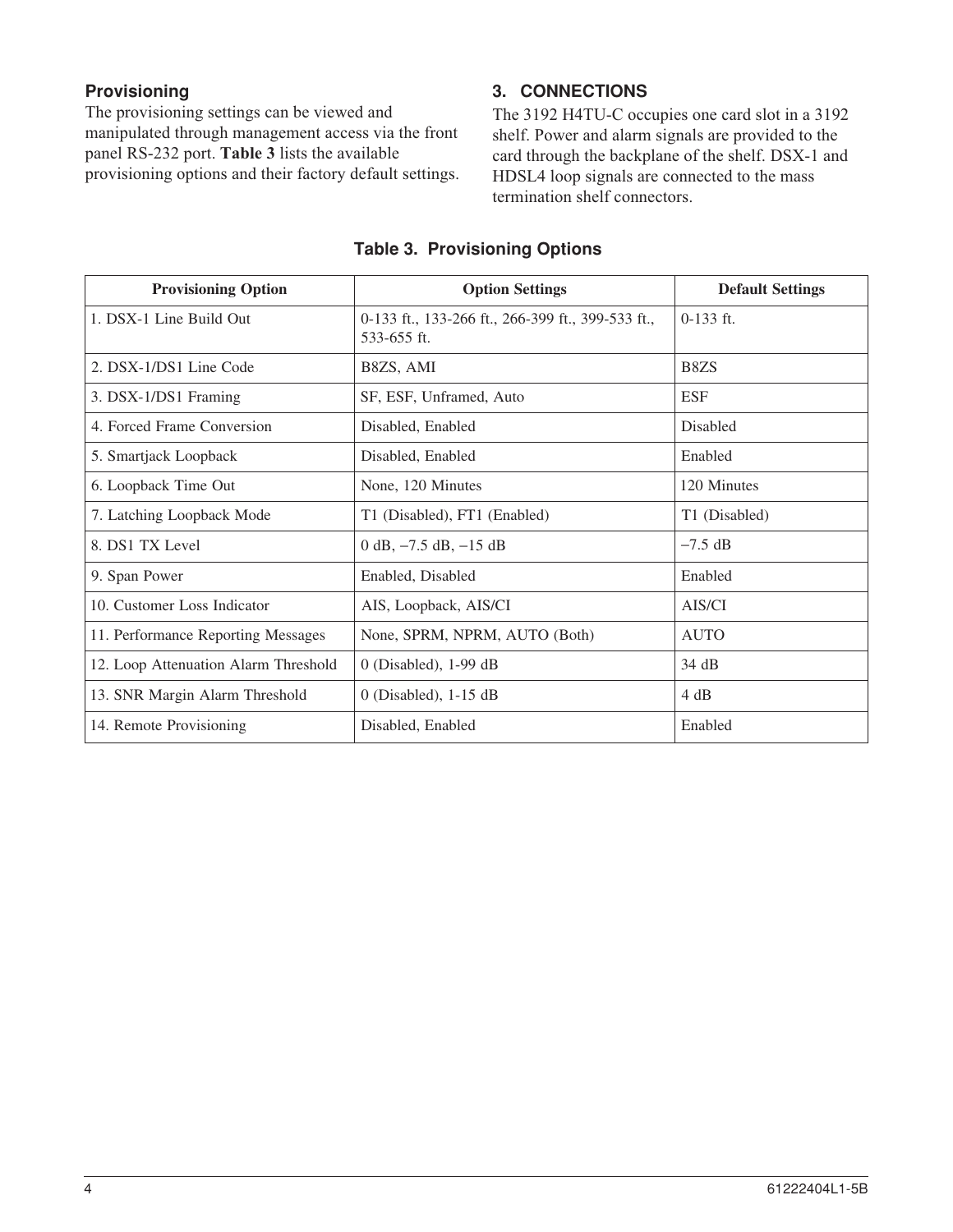The 3192 H4TU-C is capable of span powering the H4TU-R and two H4Rs by applying current to the local loop. From 30 to 155 mA of loop current is coupled onto the HDSL4 span to power the H4TU-R and two H4Rs when deployed. The span powering voltage is less than –190 volts with GFI protection to less than 5 mA. See **Figure 2**.



**Figure 2. H4TU-C Span Powering Diagram**

### **H4TU-C Alarm Outputs**

Each H4TU-C has a built-in fuse for the –48 VDC power feed. A blown fuse indicates the card has malfunctioned and should be replaced.

In order to avoid a shelf alarm, the H4TU-C element can be provisioned to disable external alarms. This will disable all DSX and DS1 alarms.

### **4. HDSL4 SYSTEM TESTING**

The ADTRAN HDSL4 system provides the ability to monitor the status and performance of the DSX-1 signals, DS1 signals, and HDSL4 loop signals. Detailed performance monitoring is provided via management access of the front panel RS-232 port. These features are valuable in troubleshooting and isolating any system level problems that may occur at installation or during operation of the HDSL4 system. The following subsections describe additional testing features.

### **H4TU-C Bantam Jacks**

The front panel of the H4TU-C contains metallic splitting bantam jacks for both nonintrusive (monitoring) and intrusive (terminating) DSX-1 test access.

**Figure 3** illustrates the complete bantam jack arrangement and details for specific jacks.



**Figure 3. H4TU-C Bantam Jack Arrangement**

### **H4TU-C Loopbacks**

The H4TU-C responds to two different loopback activation processes. First, loopbacks may be activated using the craft interface of the 3192 H4TU-C. The Loopbacks and Test screen, which provides for the H4TU-C and H4TU-R loopbacks, is described in the Control Port Operation (HDSL4) Section 5 of this practice.

Second, the H4TU-C responds to the industry standard for HDSL4 loopbacks. A detailed description of these loopback sequences is given in *Appendix A*.

This unit is transparent to framing. If a framed or unframed loopback control sequence is sent, the unit will initiate the proper loopback command. (Refer to *Appendix A*, Table A-1.)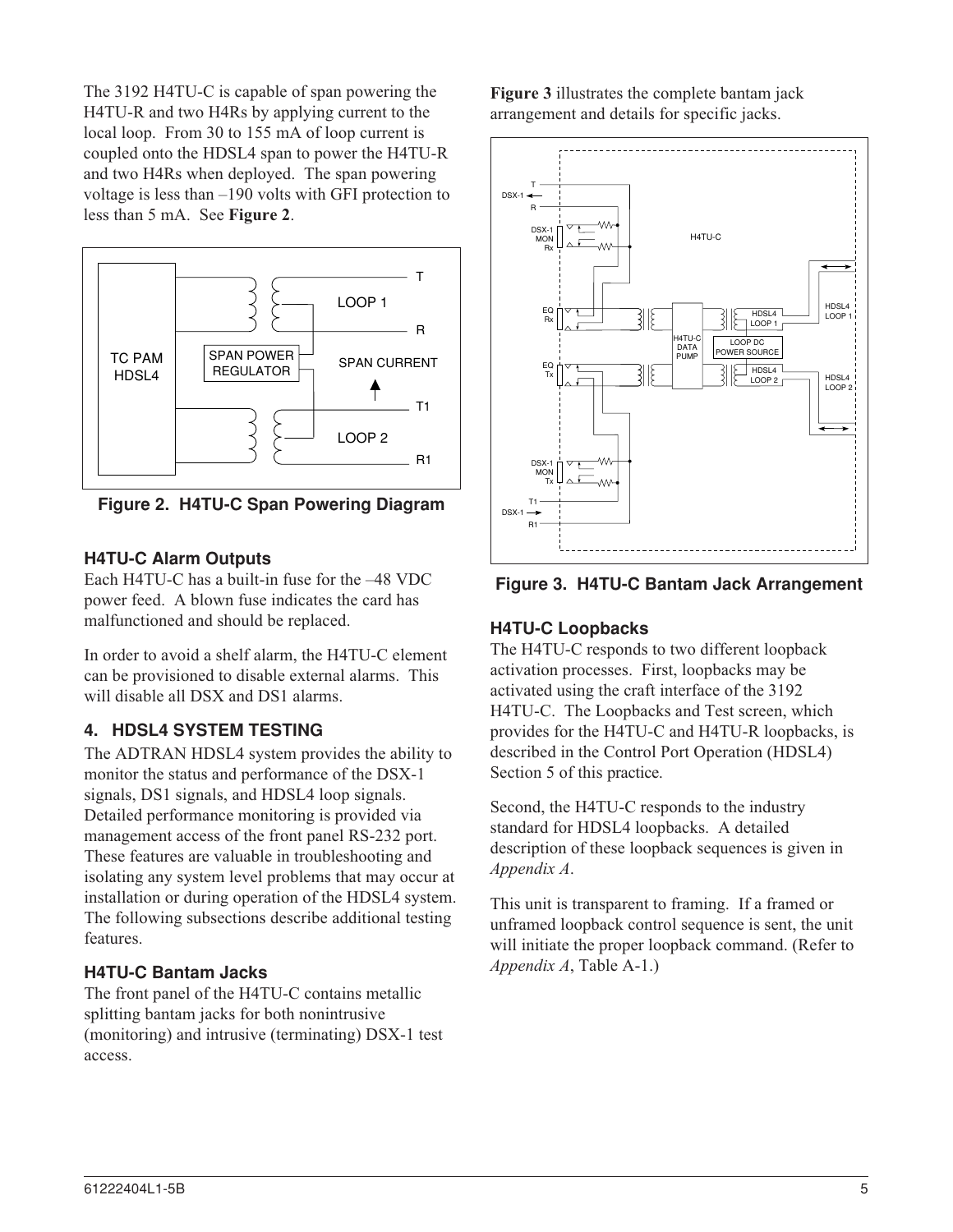The loopback condition imposed in all cases is a logic level loopback at the point within the H4TU-C where the DSX-1 signal passes into the HDSL4 modulators. **Figure 4** depicts all of the loopback locations possible with ADTRAN HDSL4 equipment.



**Figure 4. HDSL4 Loopbacks**

In addition to network-side loopbacks, the H4TU-C provides customer-side loopbacks initiated by using either the terminal control port or in-band loop codes. (See *Appendix A*.) In this mode, an AIS signal is supplied to the network.

## **5. CONTROL PORT OPERATION (HDSL4)**

The 3192 H4TU-C provides a front panel-mounted DB-9 connector that supplies an RS-232 interface for connection to a controlling terminal. The pinout of the DB-9 is illustrated in **Figure 5**.



**Figure 5. RS-232 (DB-9) Pin Assignments**

The terminal interface can operate at data rates of 1.2, 2.4, 4.8, 9.6, and 19.2 kbps. The asynchronous data format is fixed at eight data bits, no parity, and one stop bit. The supported terminal type is VT100 or compatible.

The H4TU-C supports two types of terminal emulation modes. The Manual Update mode is a dumb terminal mode, where the print screen and log file commands can be used easily. This mode also includes a "3 SPACES TO UPDATE" message on the top of the terminal screen. (Press the spacebar three times to update the screen.)

The Real Time Update mode enables all screen highlighting and cursor placement. Print screen and log file commands are not available in this mode. The default terminal mode is Real Time Update mode.

### **NOTE**

Pressing the CTRL T while on any screen will toggle between Manual and Real Time terminal modes.

### **NOTE**

Pressing ESC while on any screen will go back to the previous screen.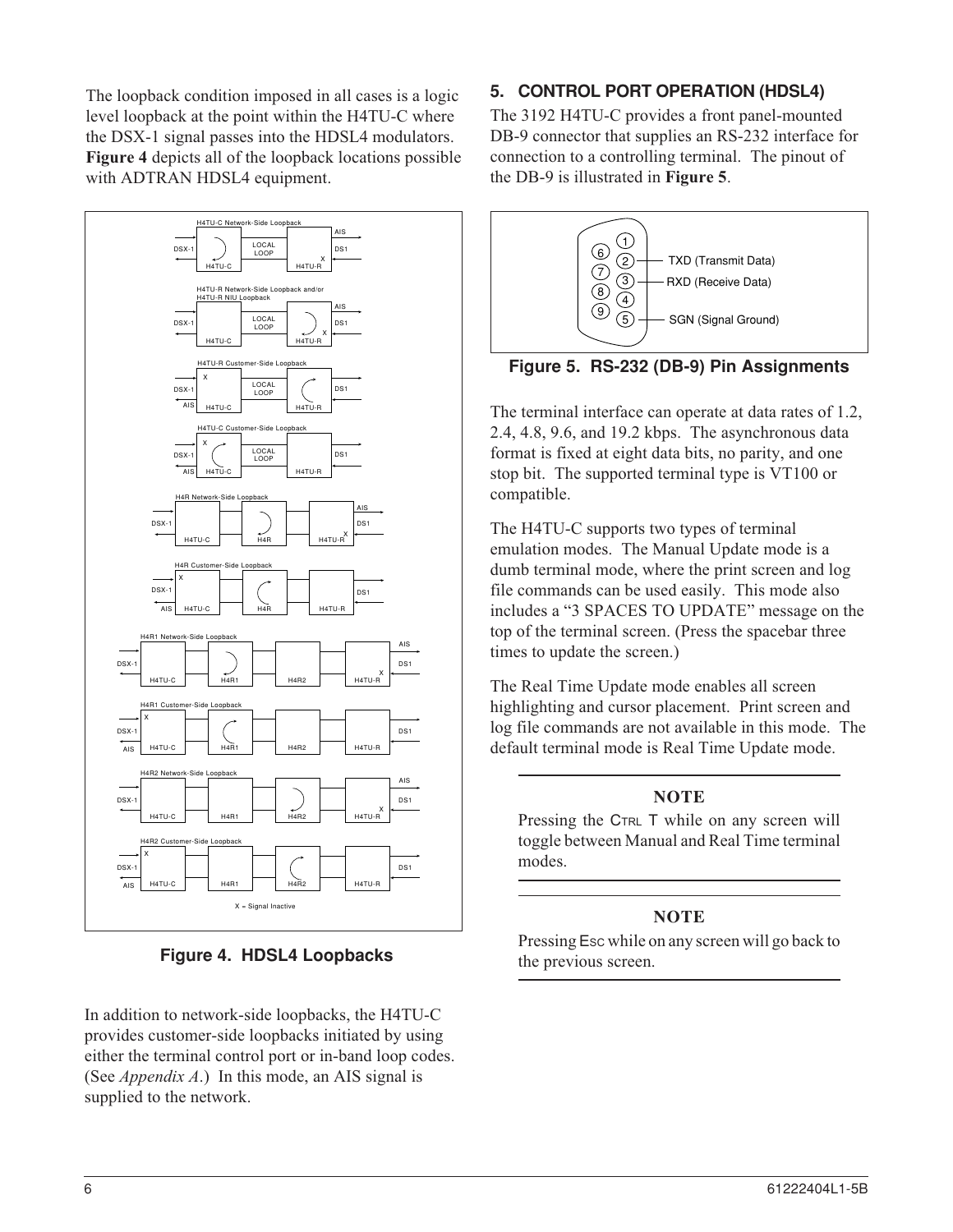#### **NOTE**

If you are using a personal computer with terminal emulation capability, be sure to disable any power saving programs. Otherwise, communication between the PC and the HDSL4 unit may be disrupted, resulting in misplaced characters or screen time outs.

### **Operation**

For abbreviations used in the screen diagrams, see **Table 4**. The Performance Data Definitions screen also offers a listing of screen definitions by selecting "1" from the Performance History screen.

The screens illustrated in Figure 6 through Figure 21 are for an HDSL4 circuit deployed with ADTRAN's HDSL4 technology. The circuit includes an H4TU-C, up to two H4Rs and an H4TU-R. Other configurations are possible, and the displays will vary slightly from those shown in this section.

#### **Table 4. Screen Abbreviations**

| <b>Abbreviation</b> | <b>Definition</b>                                          |
|---------------------|------------------------------------------------------------|
|                     | ES Errored Seconds                                         |
|                     | DSX/DS1                                                    |
|                     | SF  Second in which a BPV or frame bit error occurs        |
|                     | ESF Second in which a BPV or CRC error occurs              |
|                     |                                                            |
|                     | HDSL4 Second in which a CRC error occurs                   |
|                     | SES Severely Errored Seconds                               |
|                     | DSX/DS1                                                    |
|                     | SF  Second in which 1544 BPVs or 8 frame bit errors occurs |
|                     | ESF Second in which 1544 BPVs or 320 CRC errors occur      |
|                     | HDSL4 Second in which 50 CRC errors occur.                 |
|                     | UAS Unavailable Seconds                                    |
|                     | DSX/DS1. Second in which there is a loss of signal or sync |
|                     | HDSL4 Second in which there is a loss of signal or sync    |
|                     | SF Superframe Format                                       |
|                     | ESF Extended Superframe Format                             |
|                     | B8ZS Bipolar with 8 Zero Substitution                      |
|                     |                                                            |
|                     | LBO Line Build Out                                         |
|                     | BPV Bipolar Violation                                      |
|                     | DSX/DS1  Second in which a bipolar violation occurs        |
|                     | NIU T1 Network Interface Unit                              |
|                     | S/N Serial Number                                          |
|                     | 15M 15-Minute Period                                       |
|                     | 24H 24-Hour Period                                         |
|                     |                                                            |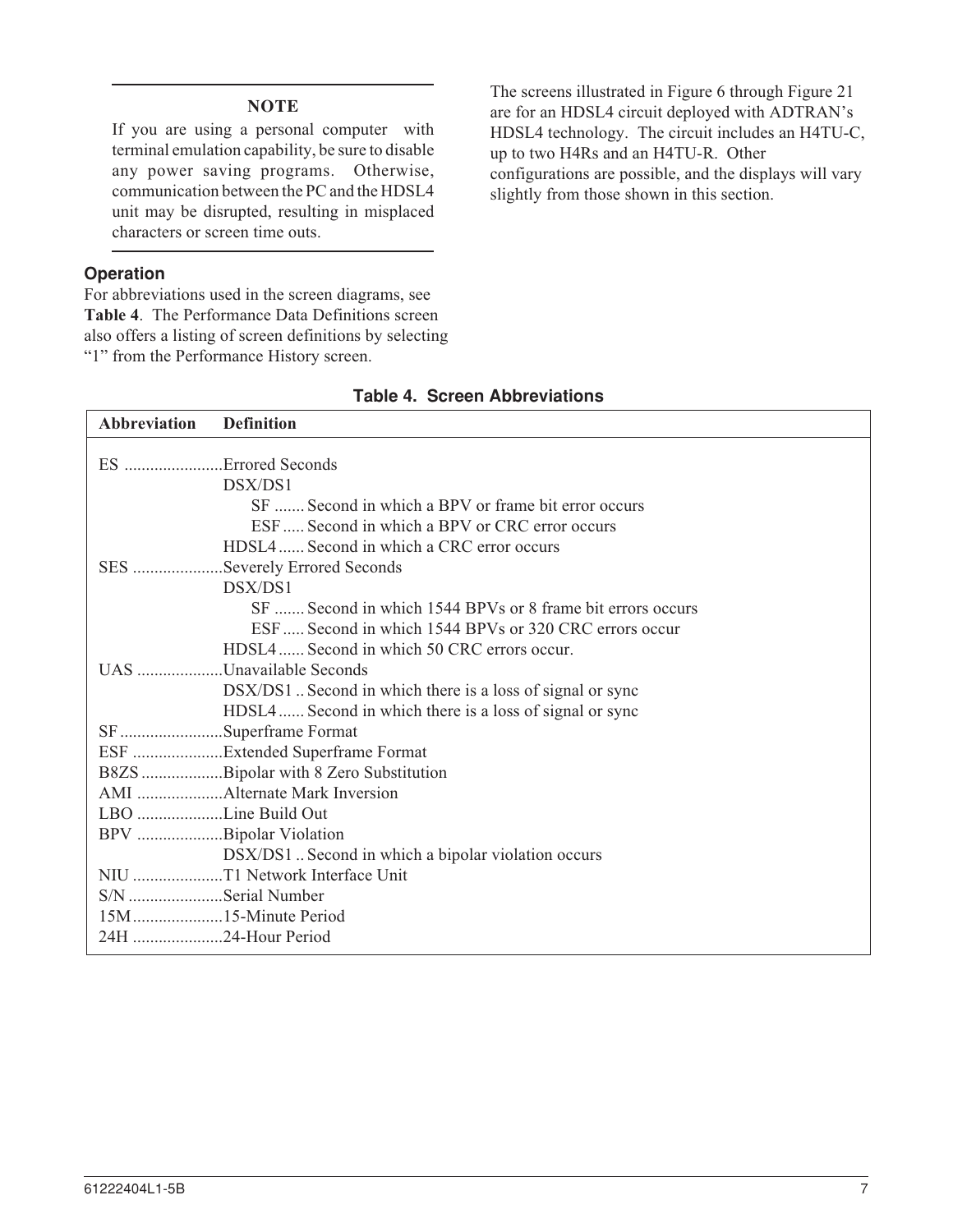From the ADTRAN HDSL4 Main Menu (**Figure 6**), the following screens can be accessed:

- 1. HDSL4 Unit Information
- 2. Provisioning
- 3. Span Status
- 4. Loopbacks and Test
- 5. Performance History
- 6. Scratch Pad, Ckt ID, Time/Date
- 7. Terminal Modes
- 8. Alarm History
- 9. Event History
- 10. System PM/Screen Report
- 11. Virtual Terminal Control

The Configuration screen illustrated in **Figure 7** provides detailed product information on each component in the HDSL4 circuit.

| Circuit ID: | 01/25/02 11:52:00<br>Adtran HDSL4 Main Menu                                                                                                                                                                                                                                                         |
|-------------|-----------------------------------------------------------------------------------------------------------------------------------------------------------------------------------------------------------------------------------------------------------------------------------------------------|
|             | 1. HDSL4 Unit Information<br>2. Provisioning<br>3. Span Status<br>4. Loopbacks and Test<br>5. Performance History<br>6. Scratch Pad, Ckt ID, Time/Date<br>7. Terminal Modes<br>8. Alarm History<br>9.<br>Event History<br>10. System PM/Screen Report<br>11. Virtual Terminal Control<br>Selection: |

### **Figure 6. HDSL4 Main Menu**

| Circuit ID: |                  | Press ESC to return to previous menu | $01/25/02$ 11:52:00                                                           |  |
|-------------|------------------|--------------------------------------|-------------------------------------------------------------------------------|--|
|             |                  | <b>ADTRAN</b>                        |                                                                               |  |
|             |                  | 901 Explorer Boulevard               |                                                                               |  |
|             |                  | Huntsville, Alabama 35806-2807       |                                                                               |  |
|             |                  |                                      |                                                                               |  |
|             |                  |                                      | Support Hours ( Normal 7am - 7pm CST, Emergency 7 days x 24 hours )           |  |
|             |                  |                                      | Phone: 800.726.8663 / 888.873.HDSL Fax: 256.963.6217 Internet: www.adtran.com |  |
|             |                  |                                      |                                                                               |  |
|             | ADTN H4TU-C      |                                      | ADTN H4TU-R                                                                   |  |
|             | P/N: 1222404L1   |                                      | P/N: 122242611                                                                |  |
|             | S/N: 123456789   |                                      | S/N: 123456789                                                                |  |
|             | CLEI: T1L56YSCAA |                                      | CLEI: T1L5JZTCAAA                                                             |  |
|             | Manf: 01/01/2000 |                                      | Manf: 01/01/2000                                                              |  |
|             | Ver: 24 1 A00000 |                                      | Ver: 27 2 A00000                                                              |  |
|             | ADTN H4R1        |                                      | ADTN H4R2                                                                     |  |
|             | P/N: 1221445L1   |                                      | P/N: 1221445L1                                                                |  |
|             | S/N: BB50A8343   |                                      | S/N: BB50A8353                                                                |  |
|             | CLEI: T1R5YP3DAA |                                      | CLEI: T1R5YP3DAA                                                              |  |
|             | Manf: 02/12/2002 |                                      | Manf: 02/12/2002                                                              |  |
|             |                  |                                      |                                                                               |  |

### **Figure 7. Unit Information Screen**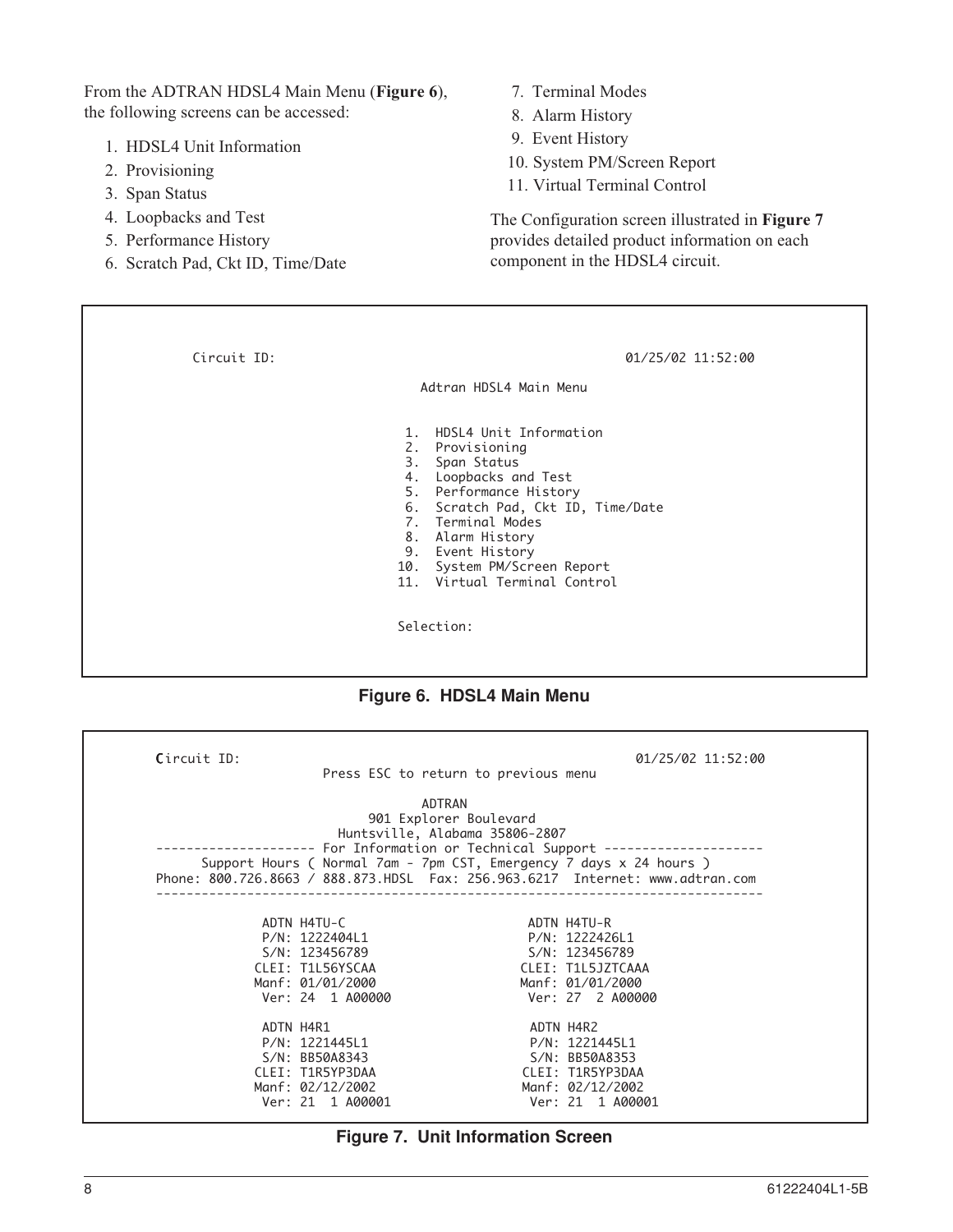The Provisioning screen illustrated in **Figure 8** displays current provisioning settings for the HDSL4 circuit. Options that can be changed from this screen are labeled with a number (for example, "1" for DSX-1 Line Build Out). To change a particular option setting, select the appropriate number, and a new menu will appear with a list of the available settings.

The options shown in Table 3 are available with the H4TU-R (P/N 1222426L1). Some settings may differ when using different H4TU-Rs.

The Span Status screen illustrated in **Figure 9** provides quick access to status information for each HDSL4 receiver in the circuit.

| Circuit ID:                              | 01/01/00 00:17:30<br>Press ESC to return to previous menu                                                                                                                                                                                                                              |
|------------------------------------------|----------------------------------------------------------------------------------------------------------------------------------------------------------------------------------------------------------------------------------------------------------------------------------------|
| 1 <sub>1</sub><br>2.<br>3.               | Provisioning<br>$DSX-1$ Line Buildout $= 0-133$ ft<br>$DSX-1/DS1$ Line Code = B8ZS<br>$DSX-1/DS1$ Framing = $ESF$<br>4. Forced Frame Conversion = Disabled                                                                                                                             |
| 5.<br>6.<br>7.<br>8.<br>9.<br>10.<br>12. | Smartjack Loopback = Enabled<br>Loopback Timeout = 120 Min<br>Latching Loopback Mode = $T1$ (Disabled)<br>DS1 TX Level<br>$= -7.5 dB$<br>Span Power <b>Span</b><br>$=$ Enabled<br>Customer Loss Indicator = $AIS/CI$<br>11. PRM Setting<br>$=$ AUTO<br>Loop Atten Alarm Thres $=$ 34dB |
| 13.<br>14.                               | SNR Margin Alarm Thres $= 04dB$<br>Remote Provisioning $=$ Enabled<br>Selection:                                                                                                                                                                                                       |

**Figure 8. Provisioning Screen**



**Figure 9. Span Status Screen**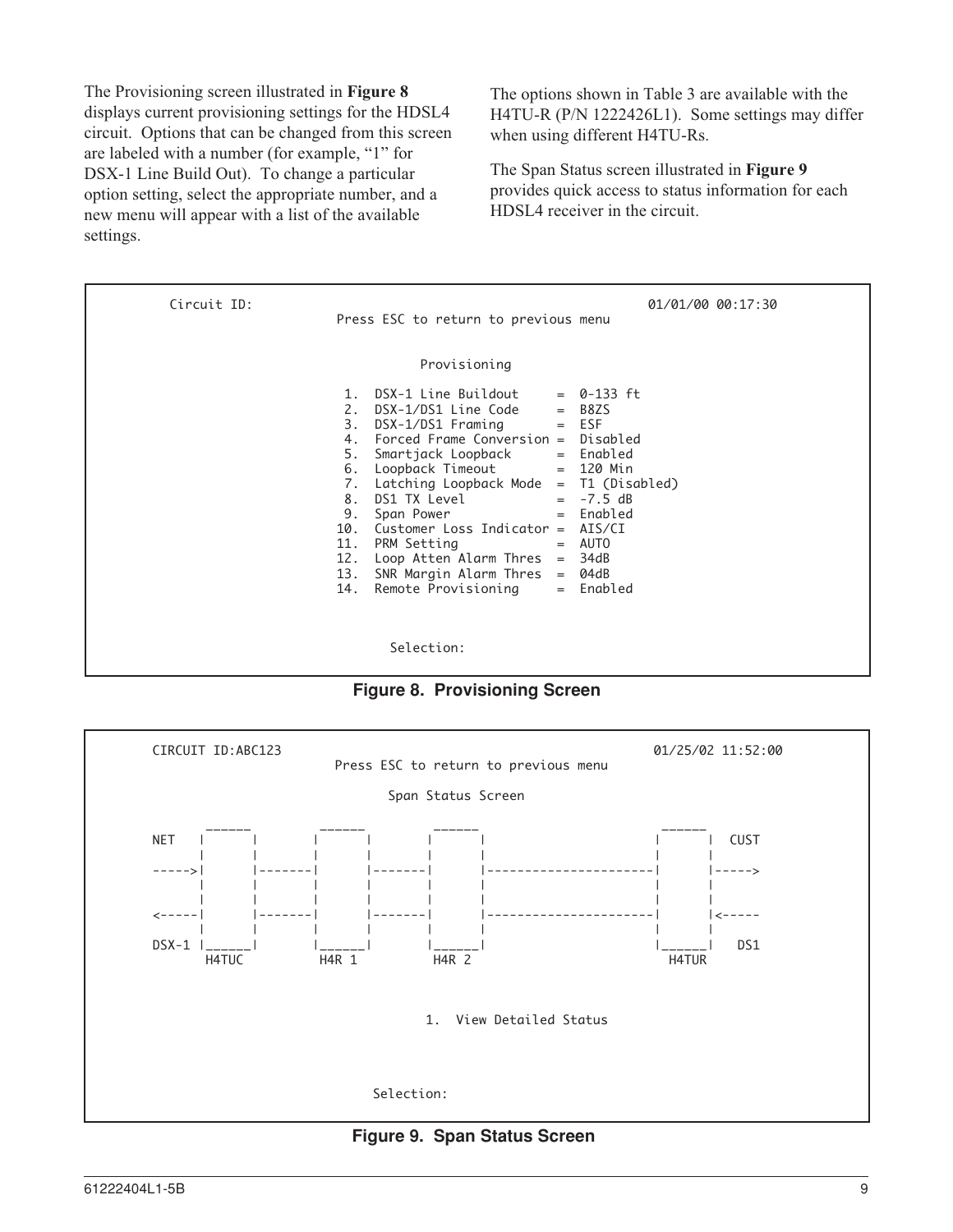The Detailed Status screen from the Span Status menu, illustrated in **Figure 10**, displays the HDSL4 status for each receiver point.

Each HDSL4 circuit component can be looped toward the network or customer from this screen. Unit self-tests can also be initiated from this screen.

**Figure 11** illustrates the Loopbacks and Test Commands Screen, which provides the user with the ability to invoke or terminate all available HDSL4 loopbacks.

| CIRCUIT ID:ABC123                                                         |                                                                      |                                                    | Press ESC to return to previous menu |                                                                      | 01/25/02 11:52:00                                  |                                  |
|---------------------------------------------------------------------------|----------------------------------------------------------------------|----------------------------------------------------|--------------------------------------|----------------------------------------------------------------------|----------------------------------------------------|----------------------------------|
|                                                                           |                                                                      |                                                    | Detailed Status Screen               |                                                                      |                                                    |                                  |
| Interface                                                                 | MARGIN<br>(CUR/MIN/MAX) (CUR/MAX) INS. LOSS                          | LOOP <sub>1</sub><br>ATTEN                         | ESTIMATED                            | MARGIN<br>(CUR/MIN/MAX) (CUR/MAX) INS. LOSS                          | LOOP <sub>2</sub><br><b>ATTEN</b>                  | ESTIMATED                        |
| H4TUC<br>H4R1 NETW<br>H4R1 CUST<br>H4R2 NETW<br>H4R2 CUST<br><b>H4TUR</b> | 17/00/17<br>17/00/17<br>17/17/17<br>17/00/17<br>17/17/17<br>17/00/17 | 00/00<br>00/00<br>00/00<br>00/00<br>00/00<br>00/00 | 00<br>00<br>00<br>00<br>00<br>00     | 17/00/17<br>17/13/17<br>17/00/17<br>17/13/17<br>17/00/17<br>17/00/17 | 00/00<br>00/00<br>00/00<br>00/00<br>00/00<br>00/00 | 00<br>00<br>00<br>00<br>00<br>00 |
|                                                                           |                                                                      |                                                    | Selection:                           | 1. Reset Min/Max<br>2. View Performance History                      |                                                    |                                  |





**Figure 11. Loopbacks and Test Commands Screen**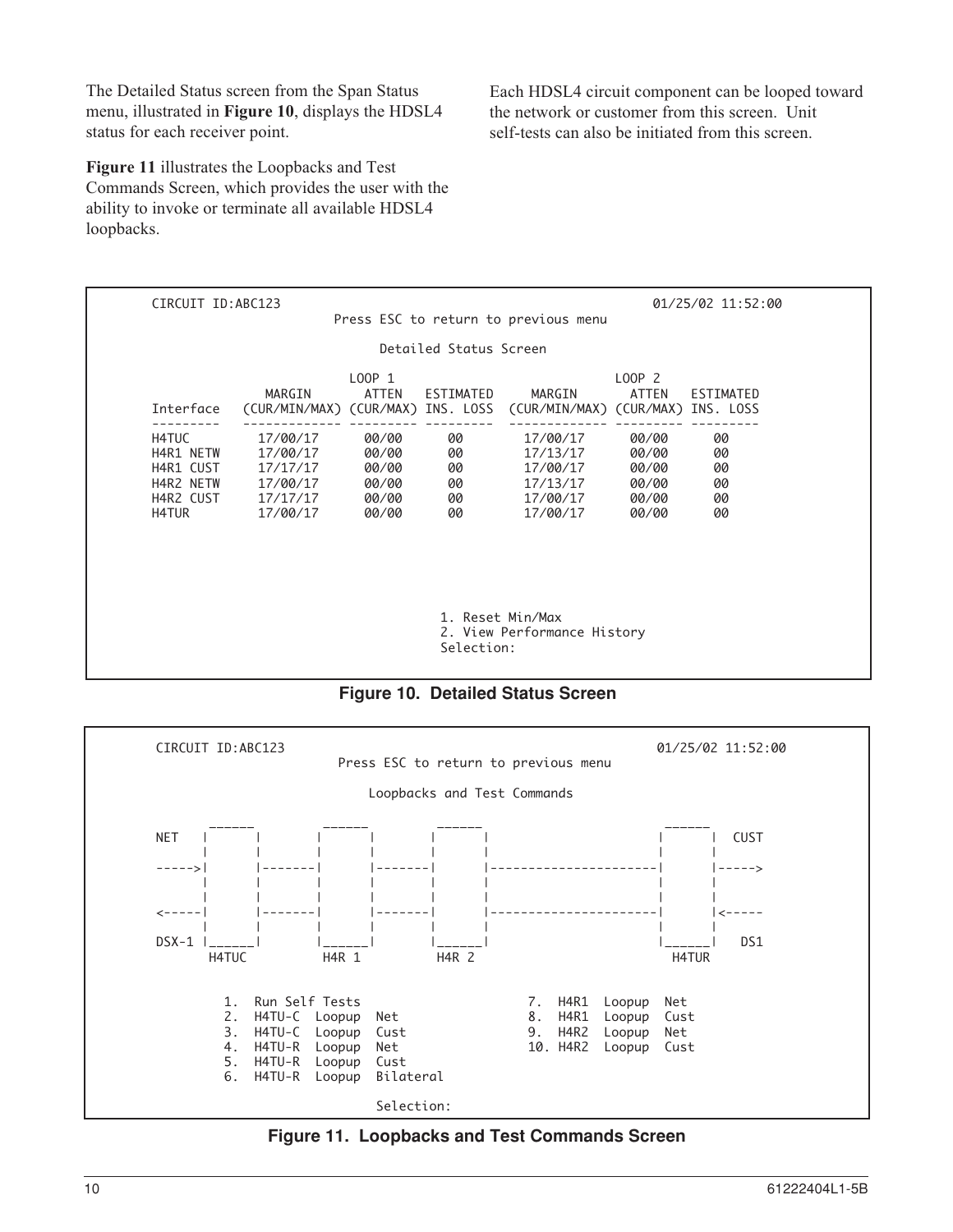The Performance History screens (**Figure 12** and **Figure 13)** are used to select and display the historical HDSL4 and T1 performance data in several different registers. At each 15-minute interval, the performance information is transferred to the 15-minute performance data register. This unit stores performance data in 15-minute increments for the

previous 24-hour period. At each 24-hour interval, the performance data is transferred into the 24-hour performance data registers. This unit stores up to 31 days of 24-hour interval data.



**Figure 12. 15-Minute H4TU-C DSX-1 Performance Data Screen**

| CIRCUIT ID:ABC123                                                                                                                                                                                                                                                                     | 01/25/02 11:52:00<br>Press ESC to return to previous menu                                                                                                                                                                                                                                                                                                                                                                                                                                                                                                                                                                                                                                                                                                                                                                                                                                                                                                                           |
|---------------------------------------------------------------------------------------------------------------------------------------------------------------------------------------------------------------------------------------------------------------------------------------|-------------------------------------------------------------------------------------------------------------------------------------------------------------------------------------------------------------------------------------------------------------------------------------------------------------------------------------------------------------------------------------------------------------------------------------------------------------------------------------------------------------------------------------------------------------------------------------------------------------------------------------------------------------------------------------------------------------------------------------------------------------------------------------------------------------------------------------------------------------------------------------------------------------------------------------------------------------------------------------|
| Menu                                                                                                                                                                                                                                                                                  | 24 Hour H4TUC LOOP Performance Data<br>LOOP <sub>1</sub><br>LOOP <sub>2</sub>                                                                                                                                                                                                                                                                                                                                                                                                                                                                                                                                                                                                                                                                                                                                                                                                                                                                                                       |
| 1. Definitions<br>2. Reset Data<br>3. 15 Min Data<br>4.   60  Min  Data<br>5. 24 Hr Data<br>6. Line Data<br>7. Path Data<br>8.<br>H4TUC DSX-1<br>9. H4TUC LOOP<br>H4TUR LOOP<br>10.<br>H4TUR DS1<br>11.<br>12. H4R #1 CUST<br>13. H4R #1 CUS<br>14. H4R #2 NETW<br>H4R #2 CUST<br>15. | ES-L SES-L UAS-L ES-L SES-L UAS-L<br>00000 00000 00000 00000 00000 00000<br>12/17 ----- ----- -----<br>$12/16$ ----- ----- ----- ----- ----- -----<br>12/15 ----- ----- ----- ----- ----- -----<br>12/14 ----- ----- ----- ----- ----- -----<br>12/13 ----- ----- ----- ----- ----- -----<br>12/12 ----- ----- ----- ----- ----- -----<br>12/11 ----- ----- ----- ----- ----- -----<br> C <br>$\sharp 1$ $\sharp 2$ $\sharp 2$<br> R <br>$-8$ ->   -----   -----   -------------- <br>  9 12   13 14   15<br>10 I<br>$\leftarrow -$   $\leftarrow$   $\leftarrow$   $\leftarrow$   $\leftarrow$   $\leftarrow$   $\leftarrow$   $\leftarrow$   $\leftarrow$   $\leftarrow$   $\leftarrow$   $\leftarrow$   $\leftarrow$   $\leftarrow$   $\leftarrow$   $\leftarrow$   $\leftarrow$   $\leftarrow$   $\leftarrow$   $\leftarrow$   $\leftarrow$   $\leftarrow$   $\leftarrow$   $\leftarrow$   $\leftarrow$   $\leftarrow$   $\leftarrow$   $\leftarrow$<br>$1 < -11$<br>Selection: |

**Figure 13. 24-Hour H4TU-C Loop Performance Data Screen**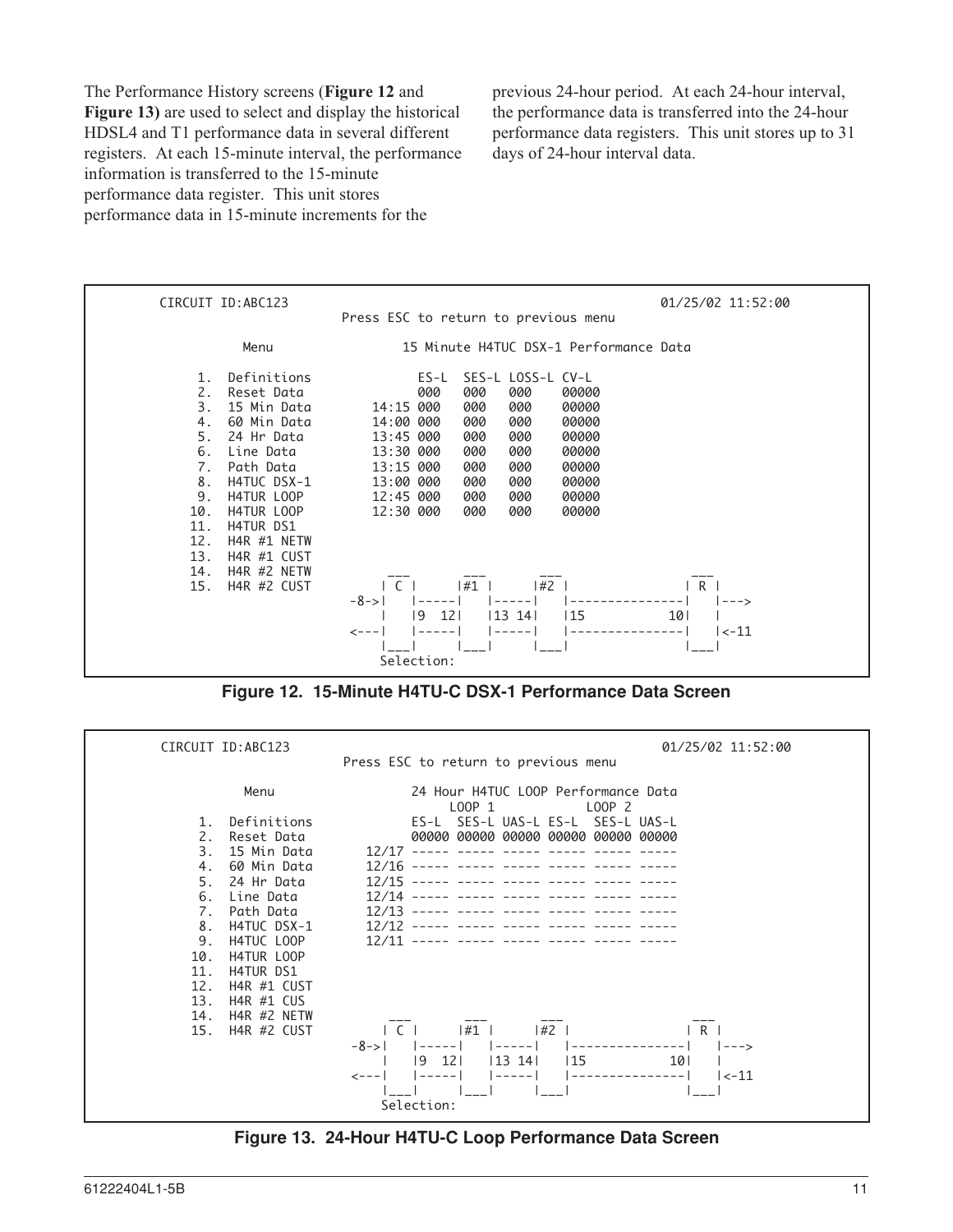Abbreviations used in the Performance History screens are defined in Data Definitions screens. See **Figure 14** and **Figure 15**.

| Circuit ID: |                                                                                                                                                                                                                   | 01/25/02 11:52:00                                                                                                                                                                                                          |
|-------------|-------------------------------------------------------------------------------------------------------------------------------------------------------------------------------------------------------------------|----------------------------------------------------------------------------------------------------------------------------------------------------------------------------------------------------------------------------|
|             |                                                                                                                                                                                                                   | Performance Data Definitions                                                                                                                                                                                               |
| $ES-L$      | H4TUC, H4TUR, and H4R LOOP Related:<br>Errored Seconds<br>UAS-L Unavailable Seconds                                                                                                                               | HDSL4 Framing<br>$CRC>=1$ or $LOSW>=1$<br>SES-L Severely Errored Seconds CRC>=50 or LOSW>=1<br>>10 cont. SES-Ls                                                                                                            |
|             | DS1 and DSX-1 Line Related:<br>ES-L Errored Seconds<br>SES-L Severely Errored Seconds<br>LOSS-L Loss of Signal Seconds<br>PDVS-L Pulse Density Violation Secs<br>B8ZS-L B8ZS Seconds<br>CV-L Code Violation Count | Superframe and Extended Superframe<br>$(BPV+EXZ) >= 1$ or $LOS >= 1$<br>$(BPV+EXZ)$ >=1544 or $LOS$ >=1<br>$LOS \geq 1$<br>$EXZ \ge 1$ ; $>7$ zeros if B8ZS, $>15$ if AMI<br>B8ZS coded signal received<br>(BPV+EXZ) count |
|             |                                                                                                                                                                                                                   | NOTE: Reverse video indicates invalid data due to a terminal restart (or power<br>cycle), a data register reset, or a system date or time change.                                                                          |
| N. Next     | P. Previous                                                                                                                                                                                                       | Selection:                                                                                                                                                                                                                 |

# **Figure 14. Performance Data Definitions – HDSL4 Loop Related Screen**

| Circuit ID:                         |                                                                                                                                                                                                                 |                                                               | $01/25/02$ 11:52:00                                                                                                                                                                                                       |
|-------------------------------------|-----------------------------------------------------------------------------------------------------------------------------------------------------------------------------------------------------------------|---------------------------------------------------------------|---------------------------------------------------------------------------------------------------------------------------------------------------------------------------------------------------------------------------|
|                                     |                                                                                                                                                                                                                 | Performance Data Definitions                                  |                                                                                                                                                                                                                           |
|                                     | DS1 and DSX-1 Path Related:<br>ES-P Errored Seconds<br>SES-P Severely Errored Seconds<br>UAS-P Unavailable Seconds >10 cont. SES-Ps >10 cont. SES-Ps<br>SAS-P SEF/AIS Seconds<br>ES-PFE Far End Errored Seconds | $FE \geq = 1$ or<br>$FE \ge -8$ or<br>SEF>=1 or AIS>=1<br>n/a | Superframe Extended Superframe<br>$CRC>=1$ or<br>$SEF>=1$ or $AIS>=1$ $SEF>=1$ or $AIS>=1$<br>CRC>=320 or<br>$SEF>=1$ or $AIS>=1$ SEF $>=1$ or $AIS>=1$<br>$SEF>=1$ or $AIS>=1$<br>PRM bits G1-G6, SE,<br>or SL=1, or RAI |
| $CV-P$<br>inhibited.<br>P. Previous | Code Violation Count<br>NOTE: Under a UAS-P condition, ES-P and SES-P counts are inhibited.<br>Under a SES-L or SES-P condition, the respective CV-L or CV-P count is<br>Selection:                             | FE count                                                      | CRC error count                                                                                                                                                                                                           |

**Figure 15. Performance Data Definitions – DS1 and DSX-1 Path Related Screen**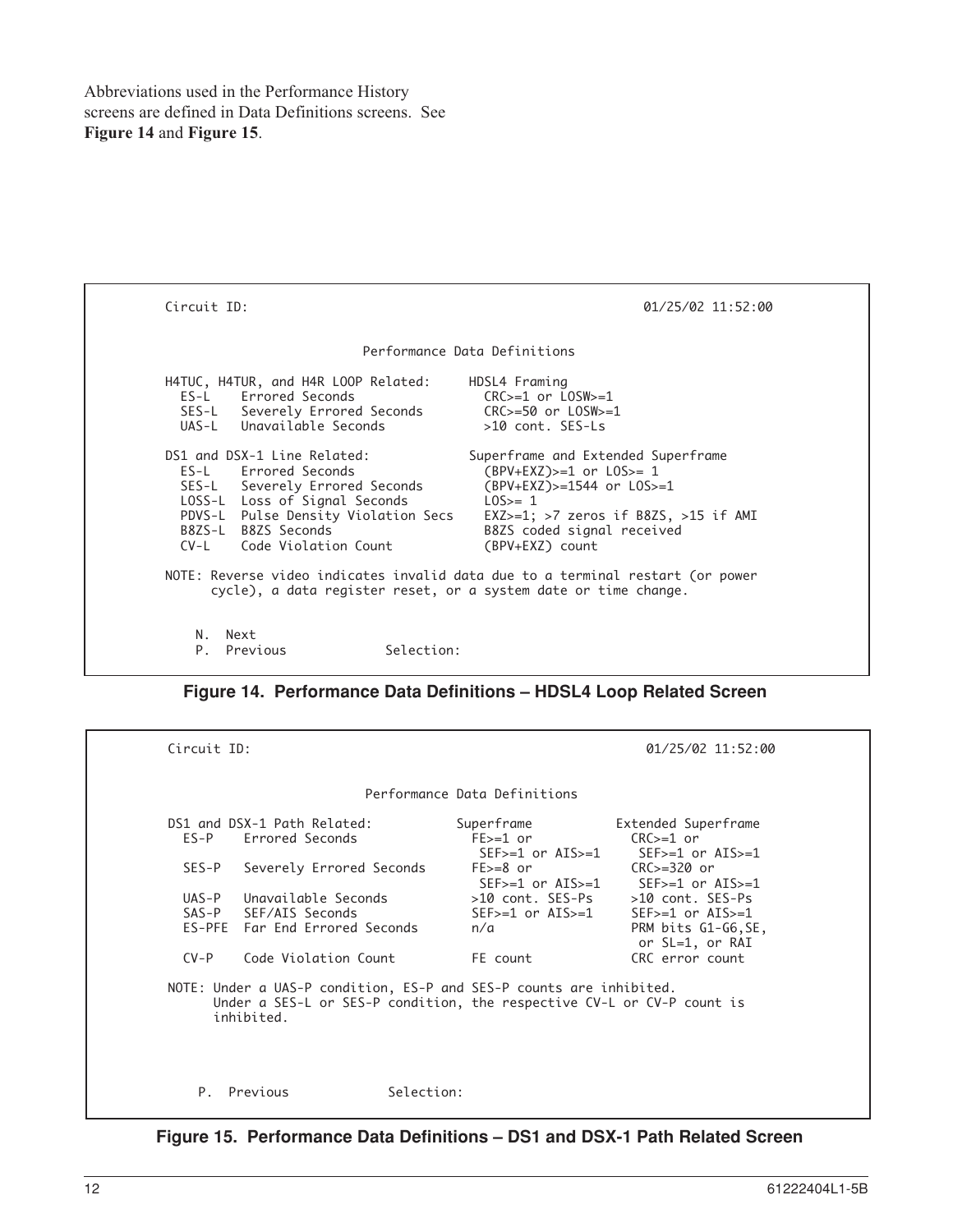**Figure 16** illustrates the Scratch Pad, Circuit ID, and Time/Date screen. The Scratch Pad data can be any alphanumeric string up to 50 characters in length. The Circuit ID can be any alphanumeric string up to 25 characters in length. The time should be entered using military time. (For example, enter 3:15 p.m. as "151500".) The date should be entered as MMDDYY. (For example, enter January 02, 2003, as "010203".)

The T1 Alarm History screen and HDSL4 Span History screen, **Figure 17** and **Figure 18**, provide a detailed alarm history and events log for the HDSL4 and T1 spans. These screens include a time, date, first/last occurrence, and count for each type of HDSL4 or T1 alarm. A historical alarm log is also available in the System Alarm menu.

Current Scratch Pad:

New Scratch Pad =

New Circuit  $ID =$ 

New Date = / / (MM/DD/YY)<br>New Time = : : (HH:MM:SS)  $(HH:MM:SS)$ 

Press TAB to skip to next entry field.

Circuit ID: 01/25/02 11:52:00

#### **Figure 16. Scratch Pad and Circuit ID Screen**

| CIRCUIT ID:                            |                                                                                                                                                              |       | Press ESC to return to previous menu       |      | 01/25/02 11:52:00                      |                                        |
|----------------------------------------|--------------------------------------------------------------------------------------------------------------------------------------------------------------|-------|--------------------------------------------|------|----------------------------------------|----------------------------------------|
| LOCATION ALARM                         |                                                                                                                                                              | FIRST | T1 Alarm History                           | LAST | <b>CURRENT</b>                         | <b>COUNT</b>                           |
| H4TU-C<br>$(DSX-1)$<br>H4TU-R<br>(DS1) | RED(LOS/LOF) 01/01/00 00:00:05 01/01/00 00:00:05<br>YELLOW(RAI)<br>BLUE(AIS)<br>RED(LOS/LOF) 06/01/03 23:46:22 06/01/03 23:46:22<br>YELLOW(RAI)<br>BLUE(AIS) |       |                                            |      | Alarm<br>0K<br>0K<br>Alarm<br>0K<br>0K | 001<br>000<br>000<br>001<br>000<br>000 |
|                                        | 1. T1 Alarm<br>2. Facility Alarm 5. Span H4R2 to H4TU-R<br>3. Span H4TUC to H4R1                                                                             |       | 4. Span H4R1 to H4R2<br>C. Clear T1 Alarms |      |                                        |                                        |

#### **Figure 17. T1 Alarm History Screen**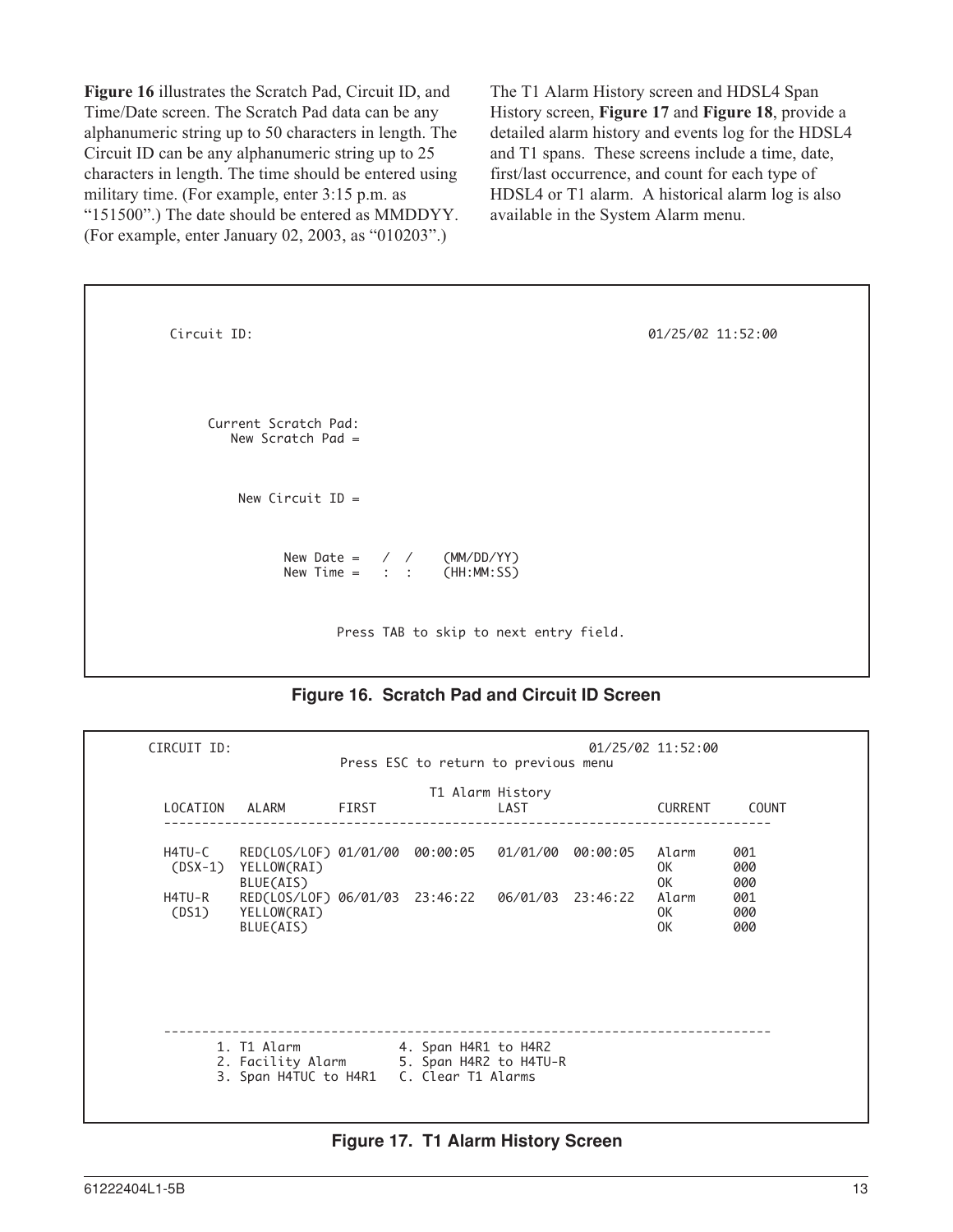The Event History Sscreen illustrated in **Figure 19** provides a log history of HDSL4 circuit events.

| LOCATION ALARM   |                      | FIRST | HDSL4 Span History<br>LAST                                       | CURRENT    | <b>COUNT</b> |
|------------------|----------------------|-------|------------------------------------------------------------------|------------|--------------|
| SPAN C-H1 L1 LOS | L2 LOS               |       |                                                                  | OK L<br>0K | 000<br>000   |
| H4TU-C           | L1 MRGN<br>L2 MRGN   |       |                                                                  | 0K<br>0K   | 000<br>000   |
| H4R1 NET         | L1 MRGN<br>L2 MRGN   |       |                                                                  | 0K<br>0K   | 000<br>000   |
| H4TU-C           | L1 ATTEN<br>L2 ATTEN |       |                                                                  | 0K<br>0K   | 000<br>000   |
| H4R1 NET         | L1 ATTEN<br>L2 ATTEN |       |                                                                  | 0K<br>0K   | 000<br>000   |
| 1. T1 Alarm      |                      |       | 4. Span H4R1 to H4R2<br>2. Facility Alarm 5. Span H4R2 to H4TU-R |            |              |

## **Figure 18. HDSL4 Span History Screen**

|  | CIRCUIT ID:ABC123                                                              | Press ESC to return to previous menu |  |      |                   | 01/25/02 11:52:00 |
|--|--------------------------------------------------------------------------------|--------------------------------------|--|------|-------------------|-------------------|
|  | Num Description of Event                                                       |                                      |  | Date | Time              |                   |
|  | 1. H4TU-C Powered Up                                                           |                                      |  |      | 01/25/02 11:52:00 |                   |
|  |                                                                                |                                      |  |      |                   |                   |
|  |                                                                                |                                      |  |      |                   |                   |
|  |                                                                                |                                      |  |      |                   |                   |
|  | Page Number: 1/ 1 Number of Events: 1                                          |                                      |  |      |                   |                   |
|  | 'P' - Previous Page 'H' - Home 'R' - Reset Events<br>'N' - Next Page 'E' - End |                                      |  |      |                   |                   |
|  |                                                                                | Selection:                           |  |      |                   |                   |

## **Figure 19. Event History Screen**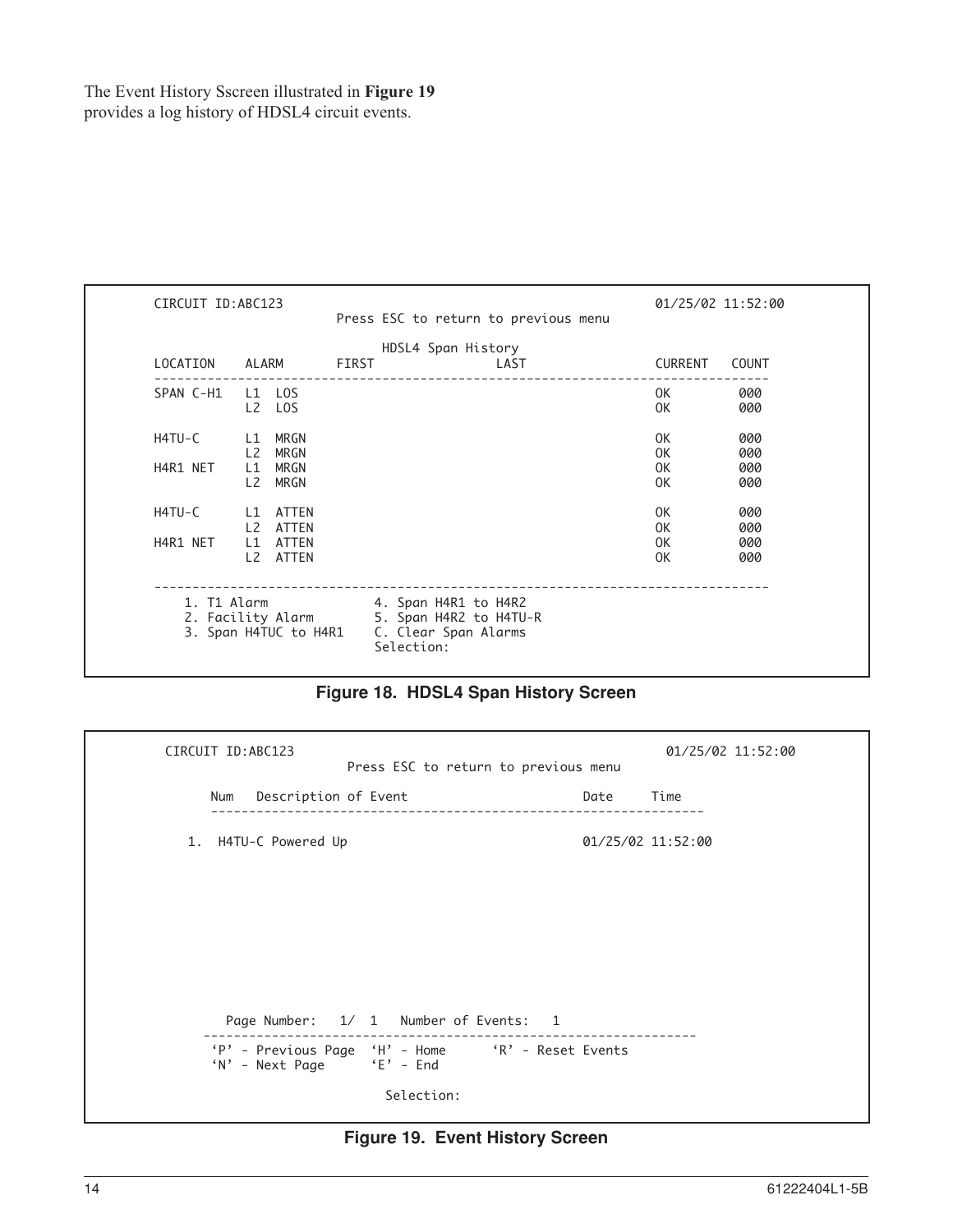The System PM/Screen Report option from the Main Menu offers four types of reports on performance monitoring. Selecting a report type will then display all the reports for that category on the screen at once, which is more efficient than stepping through the menus individually. See **Figure 20**.

**Figure 21** illustrates the Virtual Terminal Control screen. Use this screen to log onto the H4TU unit at the opposite end of the circuit.



- 2. Provisioning
- 3. Span Status
- 4. Loopbacks and Test
	- 5. Performance History
	- 6. Scratch Pad, Ckt ID, Time/Date
- 7. Terminal Modes
- 8. Alarm History
- 9. Event History
	- 10. System PM/Screen Report
	- 11. Virtual Terminal Control

Selection: 10

 Enable data logging now. Select Report Type or Press Escape to cancel: 1) Full System/History Report 2) Current Status Report 3) System Configuration Report 4) Alarm/Event History



| Circuit ID: | 01/25/02 11:52:00                                      |
|-------------|--------------------------------------------------------|
|             | Virtual Terminal Session: Inactive<br>Virtual Host: no |
|             | Virtual Terminal Control                               |
|             | 1. Log into H4TU-R                                     |
|             |                                                        |
|             |                                                        |
|             | Selection: 1                                           |

**Figure 21. Virtual Terminal Control Screen**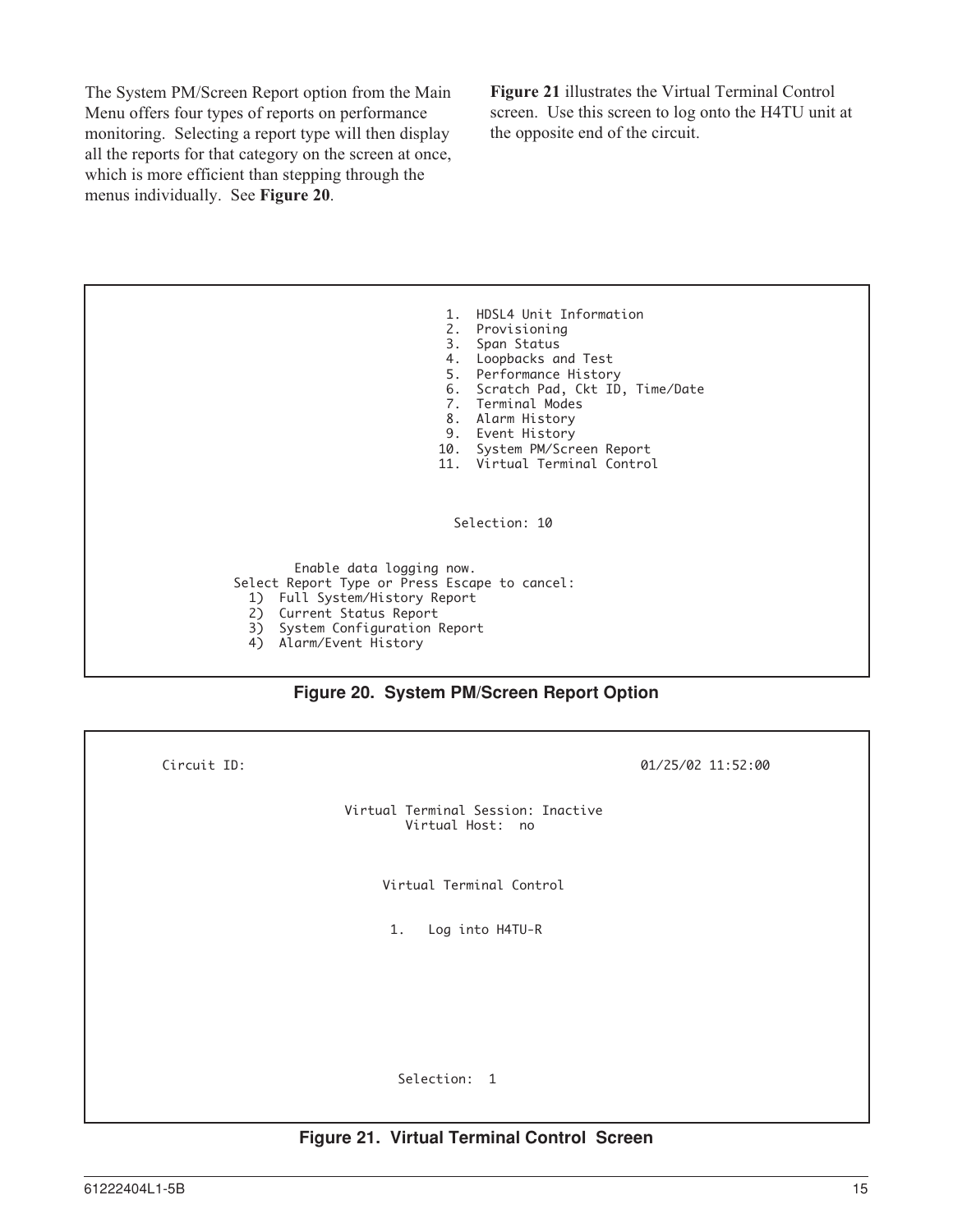## **6. HDSL4 DEPLOYMENT GUIDELINES**

The different segments of an HDSL4 circuit are defined in **Figure 22.**

| H4TU-C |             | 1st H4R |             | 2nd H4R |             | H4TU-R |
|--------|-------------|---------|-------------|---------|-------------|--------|
|        | 1st Segment |         | 2nd Segment |         | 3rd Segment |        |
|        |             |         |             |         |             |        |

#### **Figure 22. HDSL4 Circuit Segments**

### **Range Calculations**

The ADTRAN HDSL4 system provides DS1-based services over loops designed to comply with the guidelines given below. These guidelines apply to a single segment circuit, or an HDSL4 circuit with no H4Rs; to a circuit having two segments (with one H4R); or to a circuit having 3 segments (with two H4Rs).

According to the number of H4Rs in the HDSL4 circuit, the following service ranges apply:

- An HDSL4 circuit containing no H4Rs will reach up to 15,250 ft. on the local loop (24 AWG) [10,800 ft for 26 AWG].
- An HDSL4 circuit containing one H4R will reach up to 15,250 ft on the first segment and 15,050 ft on the second segment (24 AWG) [10,550 ft for 26 AWG].
- An HDSL4 circuit containing two H4Rs will reach to 12,000 ft. on the first segment, 13,500 ft. on the second segment, and 15,000 ft. on the third segment (24 AWG). \*

\**This is one example of a circuit with two H4Rs. Other loop length configurations are possible in compliance with loop resistance restraints.*

- 1. All loops are nonloaded only.
- 2. Any single bridged tap is limited to 2 kft.
- 3. Total bridged tap length is limited to 2.5 kft.
- 4. Loop Attenuation:

|             | <b>Upstream</b> | Downstream |
|-------------|-----------------|------------|
| 1st segment | 31 dB           | 33 dB      |
| 2nd segment | 30 dB           | 30 dB      |
| 3rd segment | 30 dB           | 30 dB      |

5. Insertion Loss is within limits. See **Table 5** for loop insertion loss requirements.

*\*This is one example of a circuit with 2 H4Rs. Other loop length configurations are possible in compliance with loop resistance restraints.*

The simplified loop qualification procedure below provides the technician some assurance of the HDSL4 performance.

### **Table 5. HDSL4 Loop Insertion Loss Values**

| <b>Frequency</b><br>(kHz) | $1st$ Segment<br>Loss(dB) | $2nd$ and $3rd$ Segment<br>Loss(dB) |
|---------------------------|---------------------------|-------------------------------------|
| 50                        | 31.5                      | 29.9                                |
| 80                        | 35.3                      | 33.5                                |
| 130                       | 39.1                      | 37.1                                |
| 196                       | 43.0                      | N/A                                 |

## **Simplified Loop Qualification Procedure**

Use **Table 6** and **Table 7** for the following calculations:

For each of the measured insertion loss values, compute the difference between the maximum loss and the measured loss (max minus measured). If all of the differences are positive, then the loop meets the performance criteria. If any one of the three difference values is negative (measured loss is more than maximum loss), then the sum of the (differences must be at least +3 dB (or +1 db for  $2<sup>nd</sup>/3<sup>rd</sup>$  segment). If neither of these criteria is satisfied, then the loop is suspect and may not provide robust HDSL4 deployment.

#### **Table 6. Single Span and First Segment of Repeatered Loop**

| <b>Frequency</b><br>(kHz) | <b>Maximum</b><br>Loss(dB) | <b>Measured</b><br>Loss(dB) | Delta Loss (dB)<br>(Max-Meas) |
|---------------------------|----------------------------|-----------------------------|-------------------------------|
| 50                        | 31.5                       |                             |                               |
| 80                        | 35.3                       |                             |                               |
| 130                       | 39.1                       |                             |                               |
| 196                       | 43.0                       |                             |                               |
|                           |                            |                             |                               |

If any single frequency insertion loss exceeds the maximum loss (delta  $\log(6)$ , then the sum of the four delta loss values must be  $> 3.0$  dB

### **Table 7. Second Segment of Repeatered Loop**

| <b>Frequency</b><br>(kHz) | <b>Maximum</b><br>Loss(dB) | <b>Measured</b><br>Loss(dB) | Delta Loss (dB)<br>(Max-Meas) |
|---------------------------|----------------------------|-----------------------------|-------------------------------|
| 50                        | 29.9                       |                             |                               |
| 80                        | 33.5                       |                             |                               |
| 130                       | 37.1                       |                             |                               |
|                           |                            |                             |                               |

If any single frequency insertion loss exceeds the maximum loss (delta  $\log s < 0$ ), then the sum of the four delta loss values must be  $> 1.0$  dB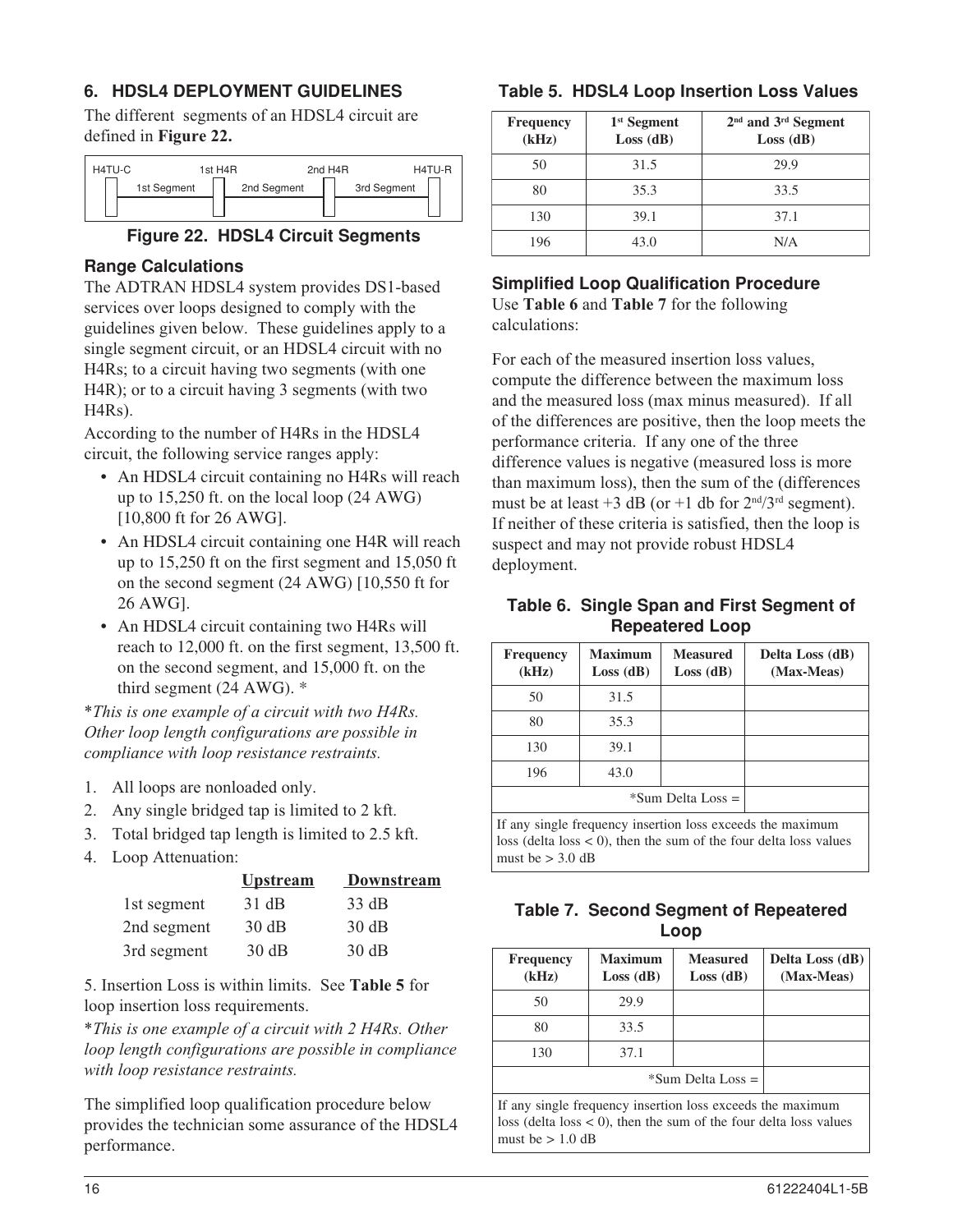#### **Resistance Values**

Each of the three segments associated with span powering two H4Rs and a H4TU-R must satisfy the recommended insertion loss, loop attenuation requirements in addition to the DC resistance budgets. In general, 22 and 19 AWG segments will be restricted by their loop attenuation while the DC resistance will restrict the segment reach for 26 and 24 AWG. When designing a dual H4R loop, the first segment should have lower DC resistance than the second segment.

The segment resistance  $(\Omega_{\text{segment}})$  is determined using this equation:

$$
\Omega_{\text{segment}} = L_{26} * \Omega_{26} + L_{24} * \Omega_{24} + L_{22} * \Omega_{22} + L_{19} * \Omega_{19}
$$

where :  $L_{\mu}$  is the length of  $\#$  AWG cable (kft, excluding bridge taps),  $\Omega_{\mu}$  is the D.C. Resistance of # AWG cable

**Table 8** lists single pair cable DC resistance values to be used in the equation above.

| <b>Resistance (Ohms/kft)</b>                                                                      |        |                              |                 |         |
|---------------------------------------------------------------------------------------------------|--------|------------------------------|-----------------|---------|
| AWG                                                                                               | 70°F   | $90^{\circ}$ F <sup>o*</sup> | $120^{\circ}$ F | 140°F** |
| 19                                                                                                | 16.465 | 17.183                       | 18.261          | 18.979  |
| 22                                                                                                | 33.006 | 34.446                       | 36.606          | 38.046  |
| 24                                                                                                | 52.498 | 54.789                       | 58.225          | 60.516  |
| 26                                                                                                | 83.475 | 87.117                       | 92.581          | 96.223  |
| <sup>*</sup> Interpolated between 70°F and 120°F data<br>** Extrapolated from 70°F and 120°F data |        |                              |                 |         |

### **Table 8. Single Pair Cable DC Resistance Value (**Ω**)**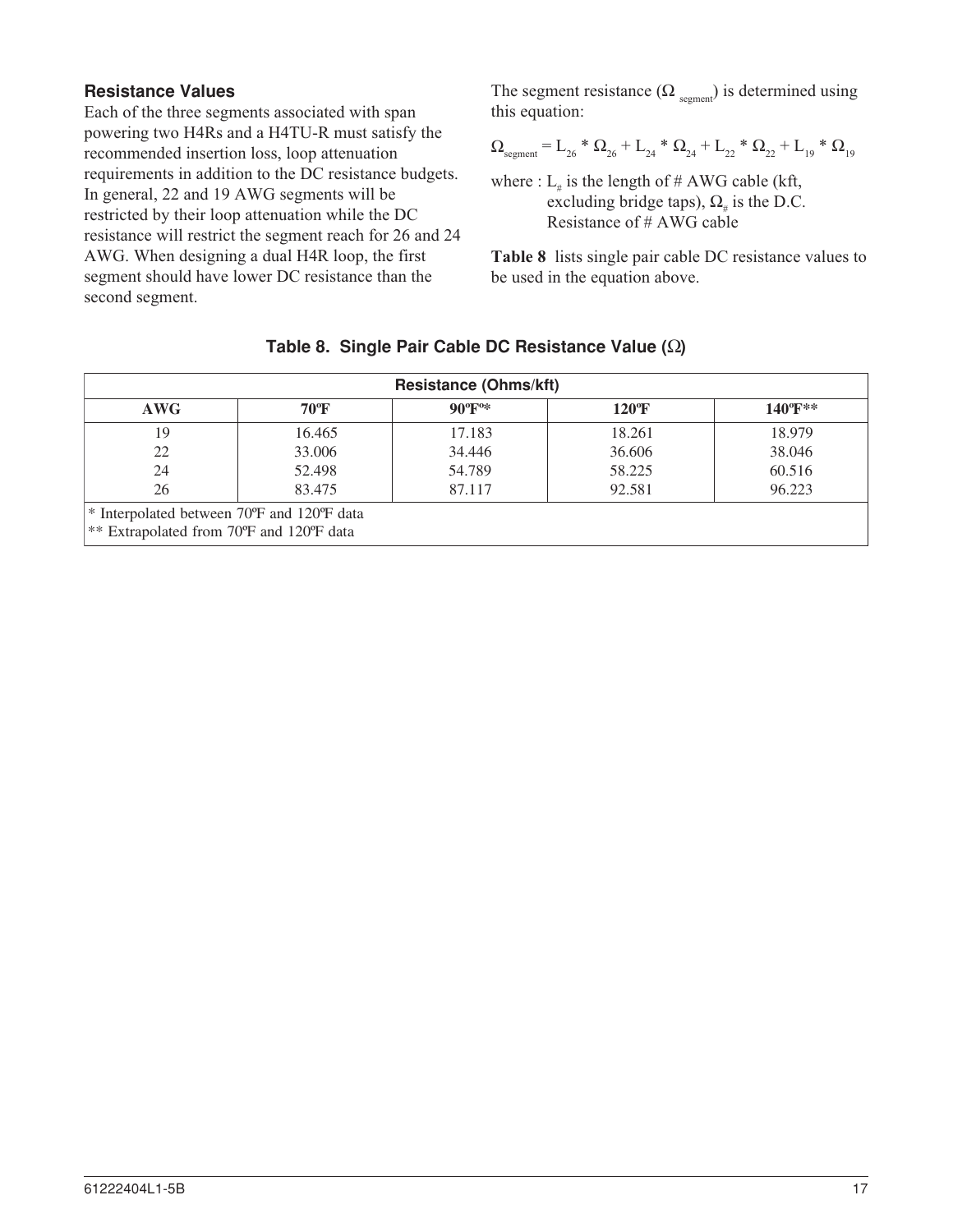Once the resistance of each segment is confirmed, refer to **Figure 23** to decide if the H4TU-C is capable of span powering two H4Rs and one H4TU-R. Follow these steps to utilize the graph shown in Figure 23:

- 1. Find the line on the graph which represents the known third segment resistance. These are the lines running diagonally across the graph labeled 300 - 1100 ohms. This line represents the upper limit for two H4Rs plus H4TU-R span powering.
- 2. Find the first segment resistance on the vertical axis.
- 3. Find the second segment resistance on the horizontal axis.
- 4. Find the instance where the two points from Steps 2 and 3 meet on the graph.
- 5. The point found in step 4 must be below the upper limit line defined by the third segment measurement (Step 1). If the instance where these two points is above this line, the H4TU-C cannot span power two H4Rs and the H4TU-R.

Note that these measurements represent only one of the two HDSL4 pairs.



**Figure 23. Resistance Budget Span Powering Two Repeaters**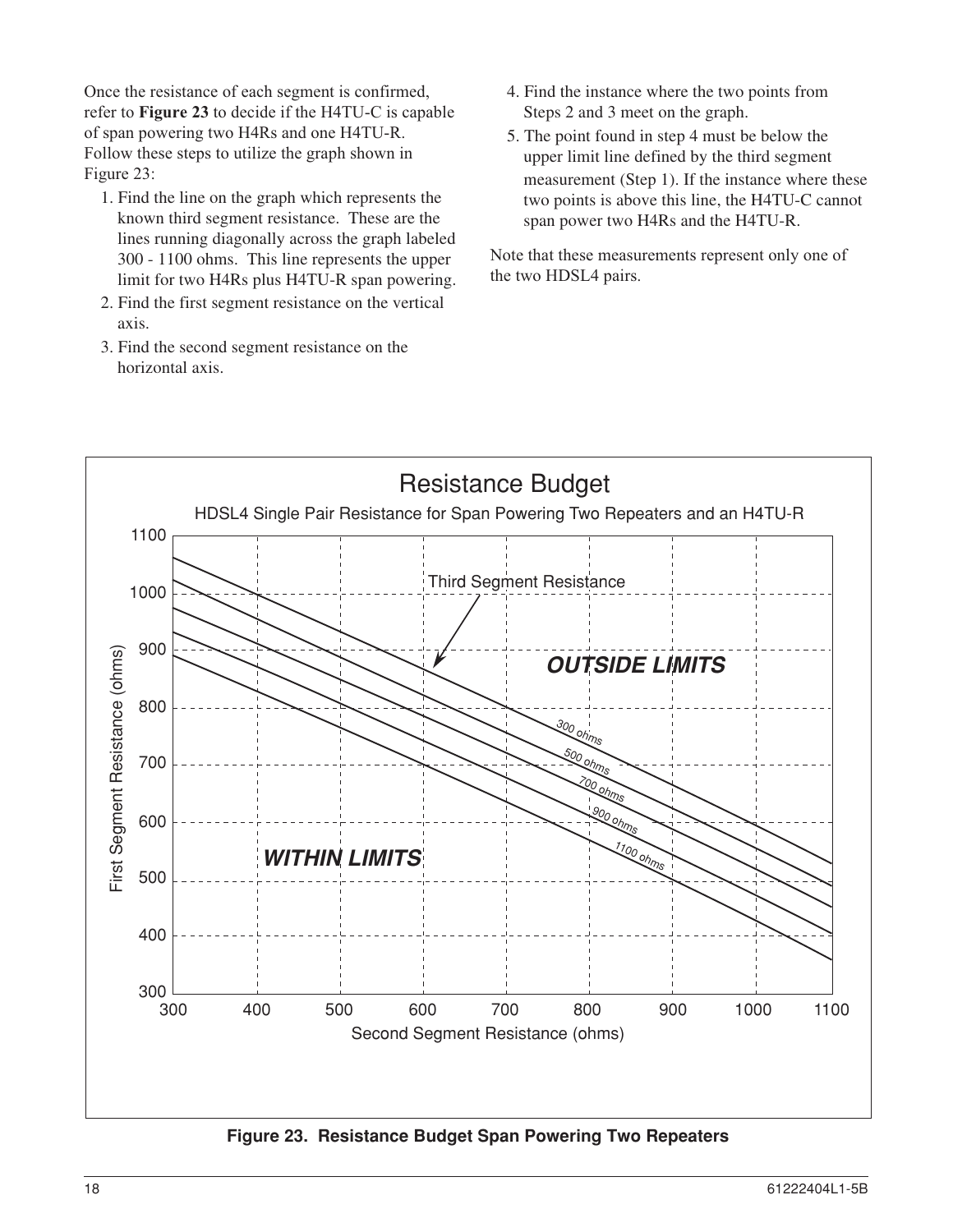An example problem is illustrated in **Figure 24**. For this example, begin with three known measurements: 600 ohm first segment resistance, 700 ohm second segment resistance, and 900 ohm third segment resistance. Refer to Figure 24 and the following steps to solve the example problem:

- 1. Find the 900 ohm third segment resistance line on the graph. This line is depicted in bold in Figure 24. This line is the upper span power limit.
- 2. Find the 600 ohm first segment resistance point on the vertical axis.
- 3. Find the 700 ohm second segment resistance point on the horizontal axis.
- 4. Find the instance on the graph where the points from Steps 2 and 3 meet.
- 5. If this points below the bold line defined in Step 1, the current is capable of span powering two H4Rs and one H4TU-R.



**Figure 24. Resistance Budget Span Powering Two Repeaters (Example)**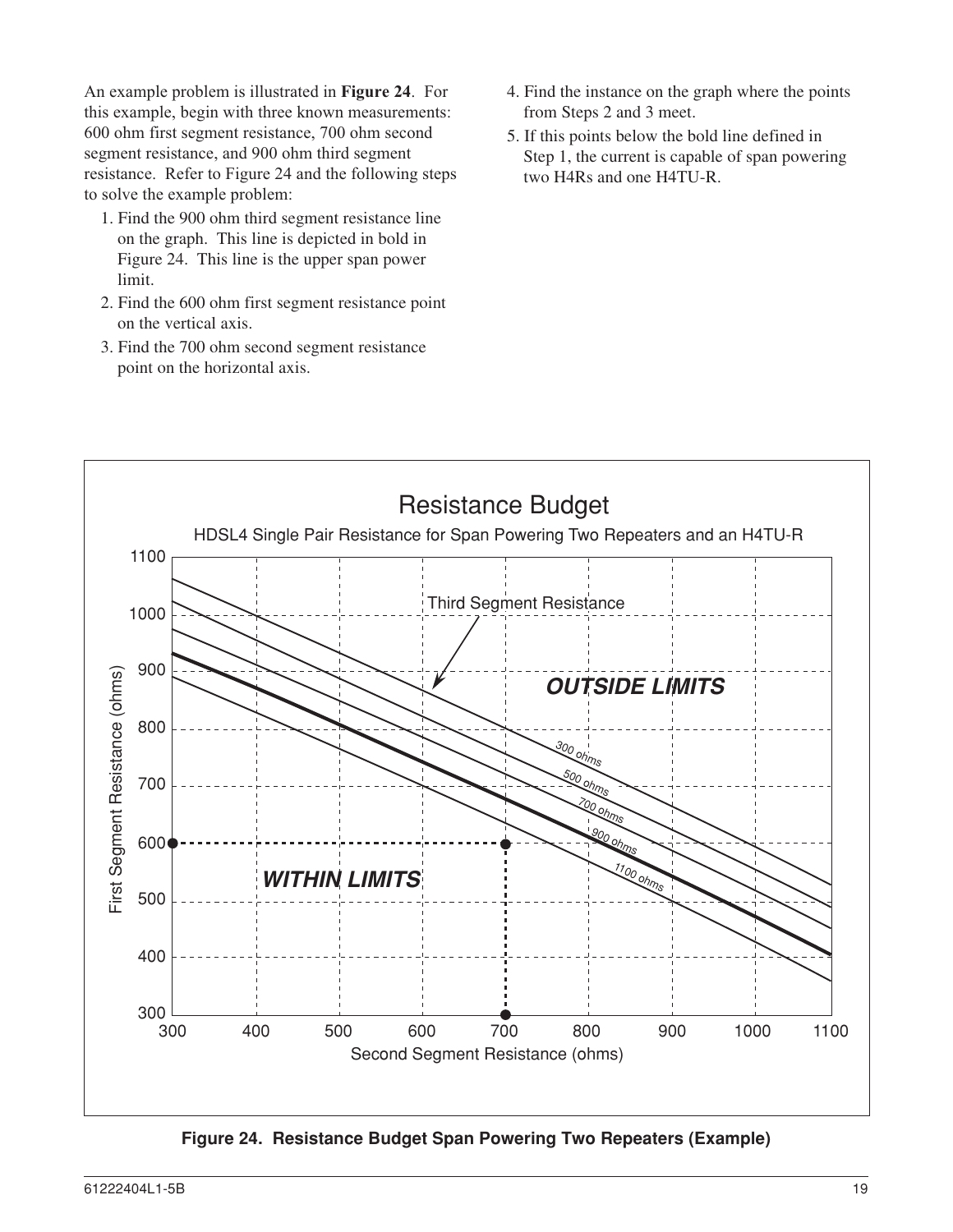### **7. MAINTENANCE**

The ADTRAN H4TU-C requires no routine maintenance. In case of equipment malfunction, use the front panel bantam jack connectors to help locate the source of the problem.

ADTRAN does not recommend that repairs be performed in the field. Repair services may be obtained by returning the defective unit to ADTRAN. For more information refer to the *Warranty and Customer Service* section of this practice.

### **8. PRODUCT SPECIFICATIONS**

Product specifications are detailed in **Table 9**.

### **9. WARRANTY AND CUSTOMER SERVICE**

ADTRAN will replace or repair this product within the warranty period if it does not meet its published specifications or fails while in service. Warranty information can be found at www.adtran.com/warranty.

U.S. and Canada customers can also receive a copy of the warranty via ADTRAN's toll-free faxback server at 877-457-5007.

- Request Document 414 for the *U.S. and Canada Carrier Networks Equipment Warranty*.
- Request Document 901 for the *U.S. and Canada Enterprise Networks Equipment Warranty*.

Refer to the following subsections for sales, support, CAPS requests, or further information.

### **ADTRAN Sales**

Pricing/Availability: 800-827-0807

### **ADTRAN Technical Support**

Pre-Sales Applications/Post-Sales Technical Assistance: 800-726-8663

Standard hours: Monday - Friday, 7 a.m. - 7 p.m. CST Emergency hours: 7 days/week, 24 hours/day

### **ADTRAN Repair/CAPS**

Return for Repair/Upgrade: (256) 963-8722

### **Repair and Return Address**

Contact Customer and Product Service (CAPS) prior to returning equipment to ADTRAN.

ADTRAN, Inc. CAPS Department 901 Explorer Boulevard Huntsville, Alabama 35806-2807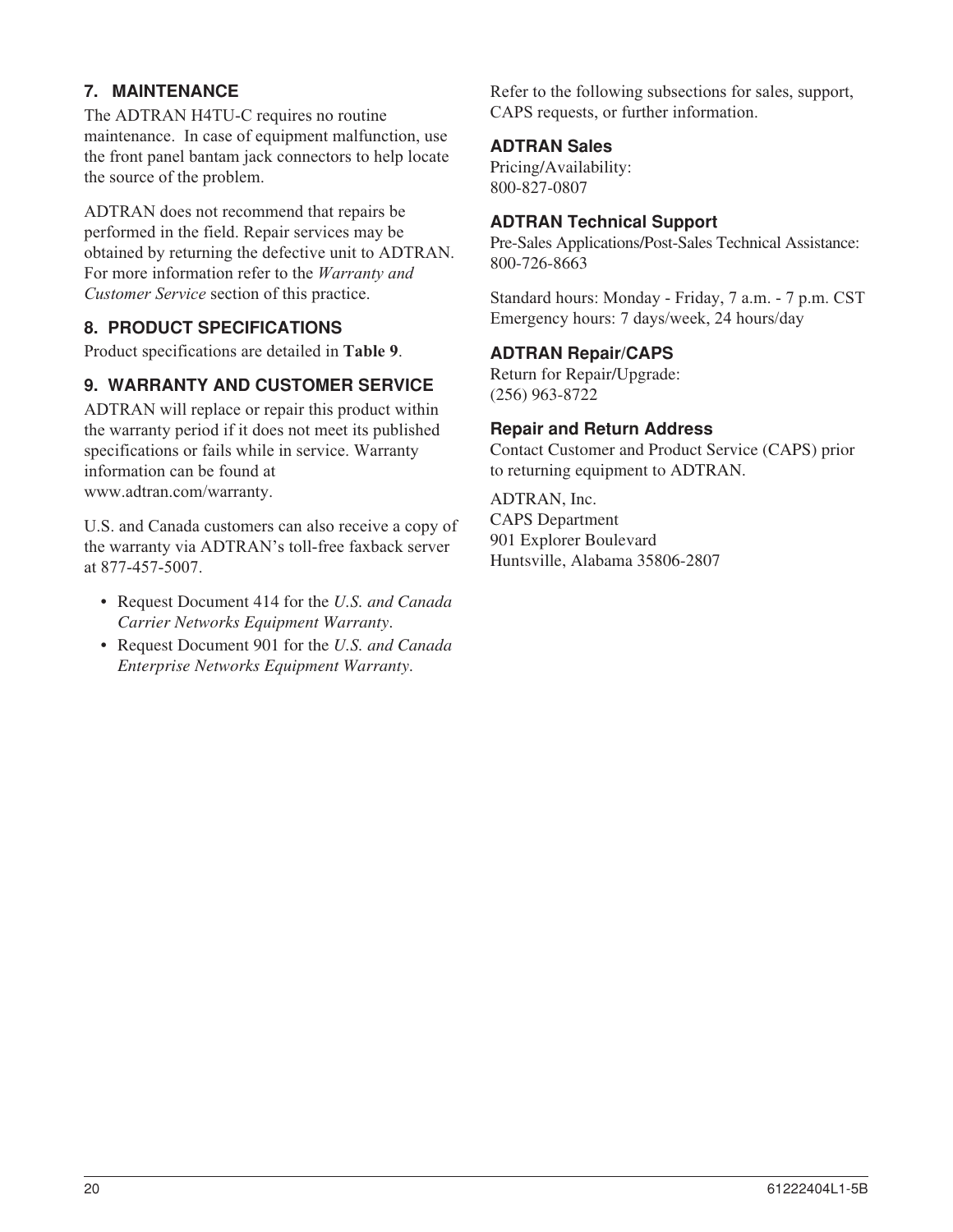| Specification                                                                                                                                                                                                                                                                 | <b>Description</b>                                                                                                                                                                                                                                                                                                                                                                                                                       |  |  |
|-------------------------------------------------------------------------------------------------------------------------------------------------------------------------------------------------------------------------------------------------------------------------------|------------------------------------------------------------------------------------------------------------------------------------------------------------------------------------------------------------------------------------------------------------------------------------------------------------------------------------------------------------------------------------------------------------------------------------------|--|--|
|                                                                                                                                                                                                                                                                               | <b>Loop Interface</b>                                                                                                                                                                                                                                                                                                                                                                                                                    |  |  |
| Modulation Type<br>Mode<br>Number of Pairs<br>Line Rate<br><b>Baud Rate</b><br>Loop Loss<br><b>Bridged Taps</b><br>Performance<br>H4TU-C Transmit Power (Data) Level<br>H4TU-C Transmit Power (Activation) Level<br>Input Impedence<br>Maximum Loop Resistance<br>Return Loss | 16 TC PAM<br>Full duplex, Ppartially overlapped echo canceling<br>2<br>1.552 Mbps<br>261.333 k baud<br>See HDSL4 Deployment Guidelines, Section 6 of this document.<br>Single taps $<$ 2000 ft., total taps $<$ 2500 ft.<br>Compliant with T1.418-2000 (HDSL2 Standard, issue 2)<br>14.1 $\pm 0.5$ dBm (0 to 400 kHz)<br>14.1 $\pm 0.5$ dBm (0 to 307 kHz)<br>135 ohms<br>1150 ohms (nonrepeatered circuit)<br>12 dB (50 kHz to 200 kHz) |  |  |
|                                                                                                                                                                                                                                                                               | <b>Network Interface</b>                                                                                                                                                                                                                                                                                                                                                                                                                 |  |  |
| DS1 Transmit Level<br>DSX-1 Line Build Out<br>DSX-1 Line Code                                                                                                                                                                                                                 | 0 dB to $-7.5$ dB (default), $-15$ dB<br>0-133 ft. ABAM (default)<br>133-266 ft. ABAM<br>266-399 ft. ABAM<br>399-533 ft. ABAM<br>533-655 ft. ABAM<br>B8ZS (default), AMI                                                                                                                                                                                                                                                                 |  |  |
|                                                                                                                                                                                                                                                                               | Power<br>Tested with the ADTRAN H4TU-R (1222426L1) and H4R (1221445L1)                                                                                                                                                                                                                                                                                                                                                                   |  |  |
| H4TU-C Total Power<br>H4TU-C Power Dissipation<br>Span Power<br>Fusing                                                                                                                                                                                                        | $-48$ VDC @ 215 mA with H4TU-R<br>$-48$ VDC @ 375 mA with H4TU-R and one H4R<br>-48 VDC @ 585 mA with H4TU-R and two H4Rs<br>5.8 watts with H4TU-R<br>6.6 watts with H4TU-R and one H4R<br>7.8 watts with H4TU-R and two H4Rs<br>-190 VDC (internally generated) Class A2 compliant, GFI current limited<br>at $<$ 5 mA, loop current Llimited at 150 mA<br>1.00 A (not field-replaceable)                                               |  |  |
|                                                                                                                                                                                                                                                                               | <b>Clock</b>                                                                                                                                                                                                                                                                                                                                                                                                                             |  |  |
| Clock Sources<br><b>Internal Clock Accuracy</b>                                                                                                                                                                                                                               | Internal, DSX-1 derived (with HDSL4 frame bit stuffing)<br>$\pm 25$ ppm (Exceeds Stratum 4), meets T1.101 timing requirements                                                                                                                                                                                                                                                                                                            |  |  |
|                                                                                                                                                                                                                                                                               | <b>Tests</b>                                                                                                                                                                                                                                                                                                                                                                                                                             |  |  |
|                                                                                                                                                                                                                                                                               | Diagnostics   Self-Test, Local Loopback (H4TU-C), Remote Loopback (H4TU-R), Repeater<br>Loopback (H4R)                                                                                                                                                                                                                                                                                                                                   |  |  |
| <b>Physical</b>                                                                                                                                                                                                                                                               |                                                                                                                                                                                                                                                                                                                                                                                                                                          |  |  |
| 3192 Office Repeater Shelf-Mounted<br>Weight                                                                                                                                                                                                                                  | $< 1$ lb.                                                                                                                                                                                                                                                                                                                                                                                                                                |  |  |
|                                                                                                                                                                                                                                                                               | <b>Environment</b>                                                                                                                                                                                                                                                                                                                                                                                                                       |  |  |
| Operating Temperature (Standard)<br>Storage Temperature                                                                                                                                                                                                                       | $-40^{\circ}$ C to $+70^{\circ}$ C<br>$-40^{\circ}$ C to $+85^{\circ}$ C                                                                                                                                                                                                                                                                                                                                                                 |  |  |
| Compliance                                                                                                                                                                                                                                                                    |                                                                                                                                                                                                                                                                                                                                                                                                                                          |  |  |
| <b>UL 60950</b><br><b>GR-1089-CORE</b><br>GR-63-CORE<br>ANSI T1.418-2002<br>ANSI T1.102 (DS1 interface)                                                                                                                                                                       |                                                                                                                                                                                                                                                                                                                                                                                                                                          |  |  |
|                                                                                                                                                                                                                                                                               | <b>Part Number</b>                                                                                                                                                                                                                                                                                                                                                                                                                       |  |  |
| 3192 H4TU-C                                                                                                                                                                                                                                                                   | 1222404L1                                                                                                                                                                                                                                                                                                                                                                                                                                |  |  |

# **Table 9. 3192 H4TU-C Specifications**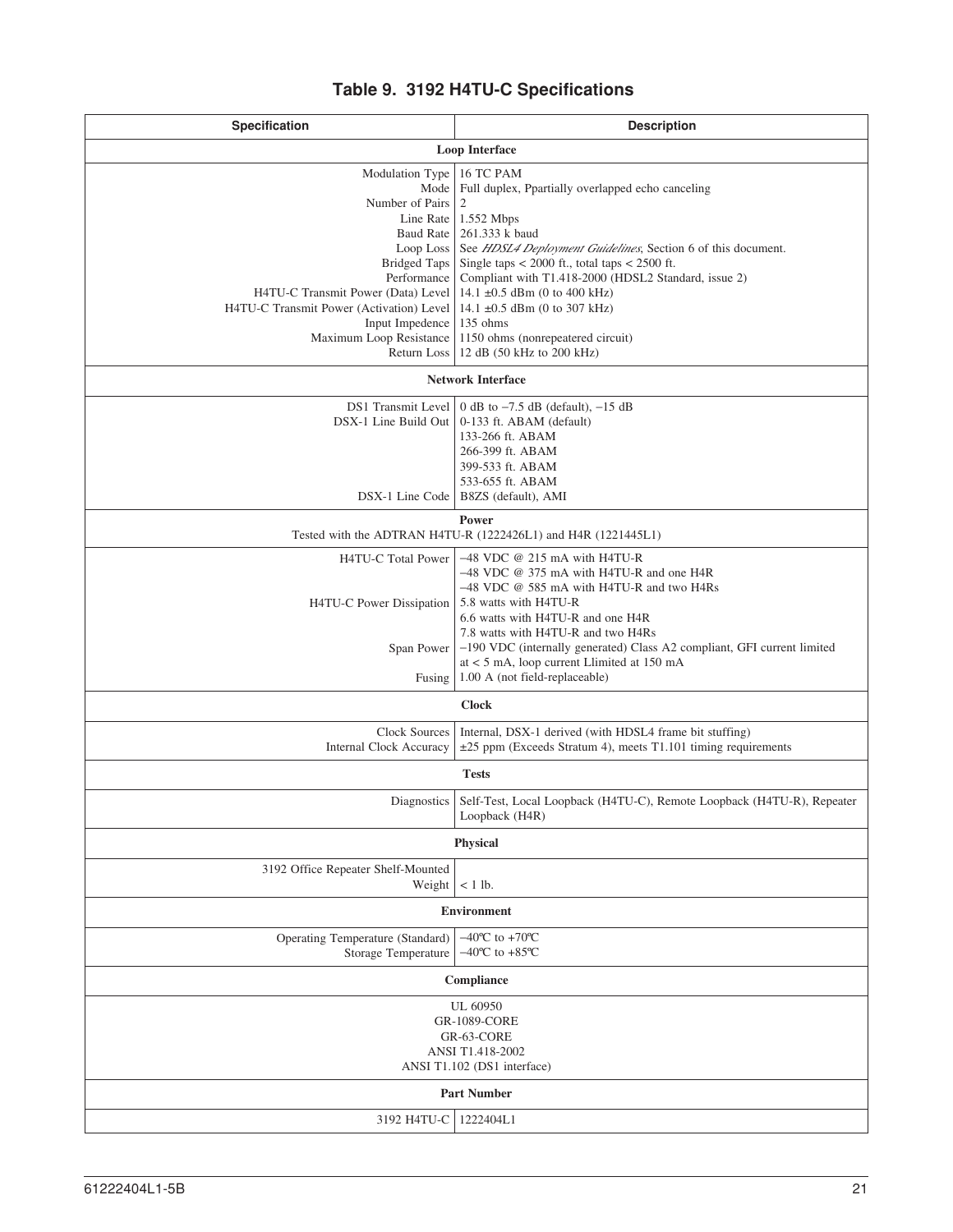This page is intentionally blank.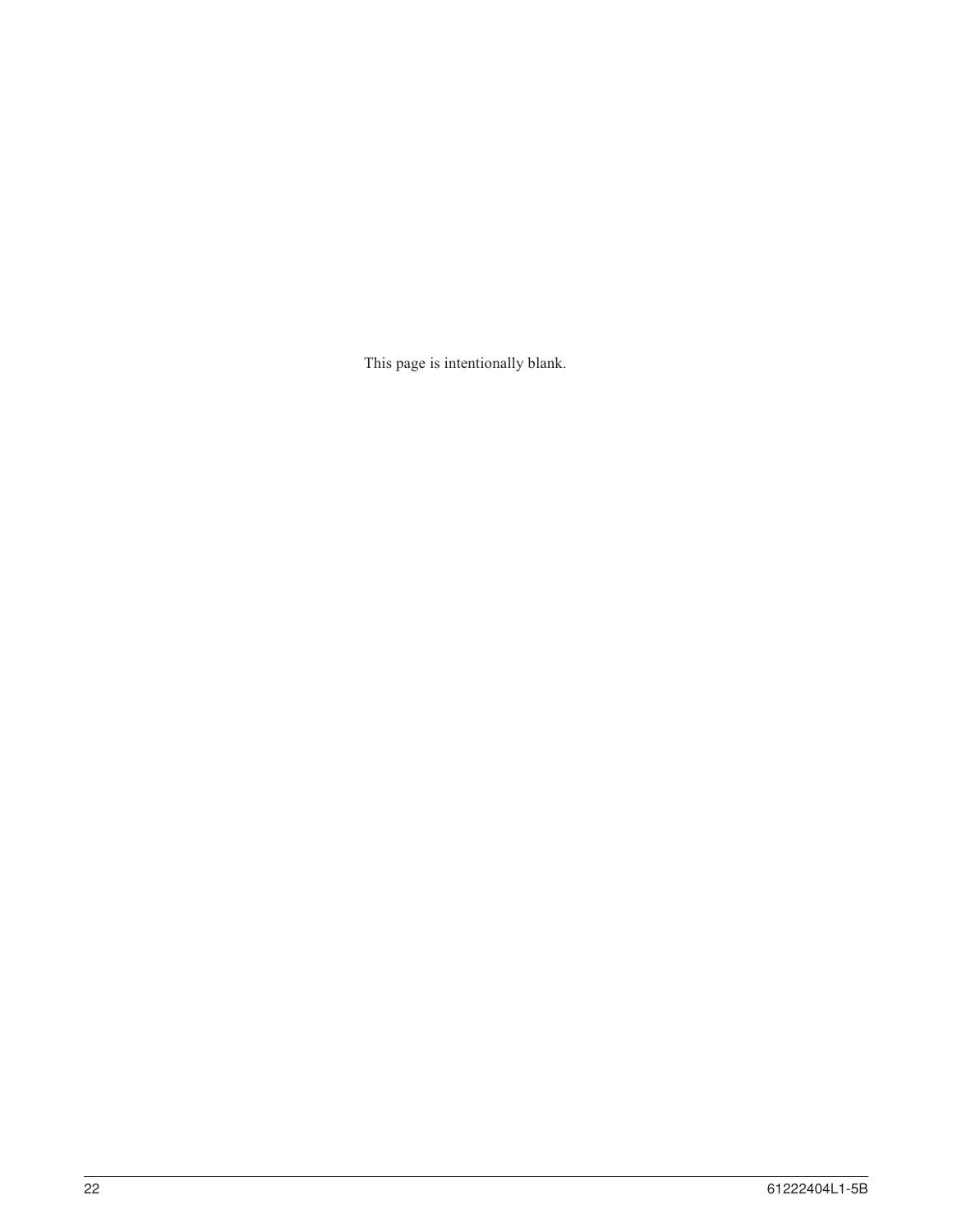# **Appendix A HDSL4 Loopbacks**

### **HDSL4 MAINTENANCE MODES**

This appendix describes operation of the HDSL4 system with regard to detection of in-band and ESF facility data link loopback codes. Upon deactivation of a loopback, the HDSL4 system will synchronize automatically.

#### **Loopback Process Description**

In general, the loopback process for the HDSL4 system elements is modeled on the corresponding DS1 system process. Specifically, the H4TU-C loopback is similar to an Intelligent Office Repeater loopback, and the H4TU-R loopbacks are similar to an inline T1 Repeater loopback.

In-band control code sequences are transmitted over the DS1 link by either the insert or overwrite method. The HDSL4 elements respond to either method. The insert method produces periodic control sequences that are not overwritten by the DS1 framing bits.

The overwrite method produces periodic control sequences. However, once per frame, the framing bit overwrites one of the bits in the control sequence. The unit can detect the loopback activation or deactivation code sequence only if an error rate of 1E-03 or better is present.

#### **Loopback Control Codes**

Control sequences are summarized in **Table A-1** and **Table A-2**.

#### **NOTE**

In all control code sequences presented, the inband codes are shown with the left-most bit transmitted first, and the ESF data link codes with right-most bit transmitted first.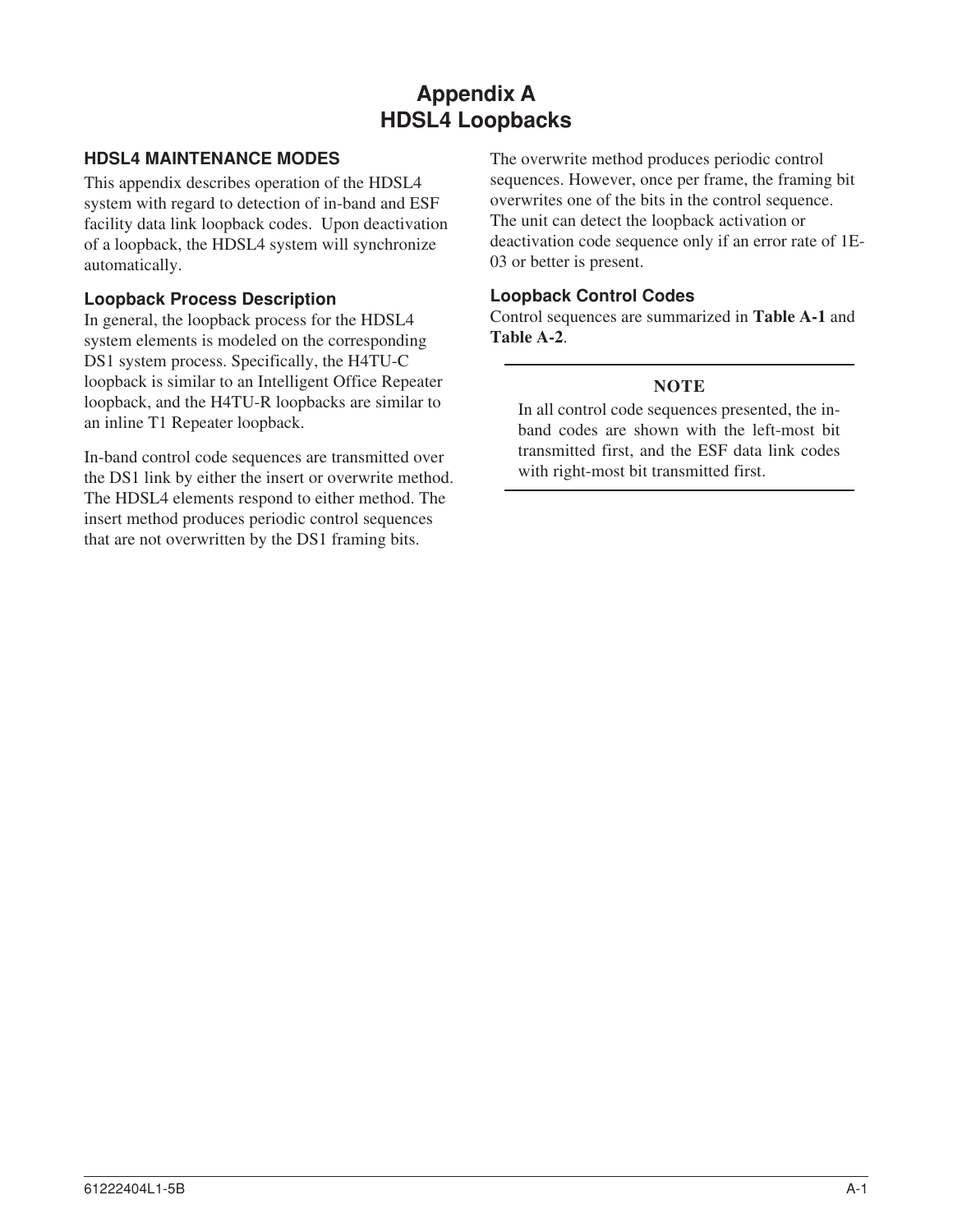| <b>Type</b> | Source $1$         | Code <sup>2, 3</sup>                      | Name                                                      |
|-------------|--------------------|-------------------------------------------|-----------------------------------------------------------|
| Abbreviated |                    | $(N)$ 3in7 (1110000)                      | Loopback data from network toward network in the HTU-R    |
|             |                    |                                           | Loopback data from network toward network in the HTU-C    |
|             |                    | (N)  2in6 (110000)                        | Loopback data from network toward network in first HRE    |
|             |                    |                                           | Loopback data from network toward network in second HRE   |
|             |                    |                                           |                                                           |
|             |                    |                                           | Loopback data from customer toward customer in HTU-C      |
|             |                    |                                           | Loopback data from customer toward customer in HTU-R      |
|             |                    |                                           | Loopback data from customer toward customer in first HRE  |
|             |                    |                                           | Loopback data from customer toward customer in second HRE |
| Wescom      |                    | (N)  FF1E (1111 1111 0001 1110)           | Loopback data from network toward network at HTU-C        |
|             |                    | (C)  3F1E (0011 1111 0001 1110)           |                                                           |
|             |                    | (N)  FF04 (1111 1111 0000 0100)           | Loopback data from customer toward customer at HTU-C      |
|             |                    |                                           | Loopback data from network toward network at HRE1         |
|             |                    | (N)  FF06 (1111 1111 0000 0110)           | Loopback data from network toward network at HRE2         |
|             |                    |                                           | Loopback data from customer toward customer at HRE1       |
|             |                    |                                           | Loopback data from customer toward customer at HRE2       |
|             |                    | (N)  FF02 (1111 1111 0000 0010)           | Loopback data from network toward network at HTU-R        |
|             |                    |                                           | Loopback data from customer toward customer at HTU-R      |
|             |                    | (C)  FF48 (ESF-DL) (1111 1111 0100 1000)  | Loopback data from customer toward customer at HTU-R      |
|             | (N)                |                                           |                                                           |
|             |                    | (N)  FF48 (ESF-DL) (1111 1111 0100 1000)  | Loopback data from network toward network at HTU-R        |
|             |                    |                                           | Loopback data from network toward network at HTU-R        |
|             | $(N/C)$ 1in3 (100) | Loopdown everything                       |                                                           |
|             |                    | (N/C) FF24 (ESF-DL) (1111 1111 0010 0100) |                                                           |
|             |                    | Loopdown everything                       |                                                           |

#### **Table A-1. HDSL4 Loopback Control Codes**

<sup>&</sup>lt;sup>A-1</sup> The Source column indicates which side of the interface the control codes are sent from. For example, an (N) indicates a network sourced code while a (C) indicates a customer sourced code.

A-2 All codes are in-band unless labeled ESF-DL

<sup>&</sup>lt;sup>A-3</sup> All codes listed above must be sent for a minimum of 5 seconds to be detected and acted upon.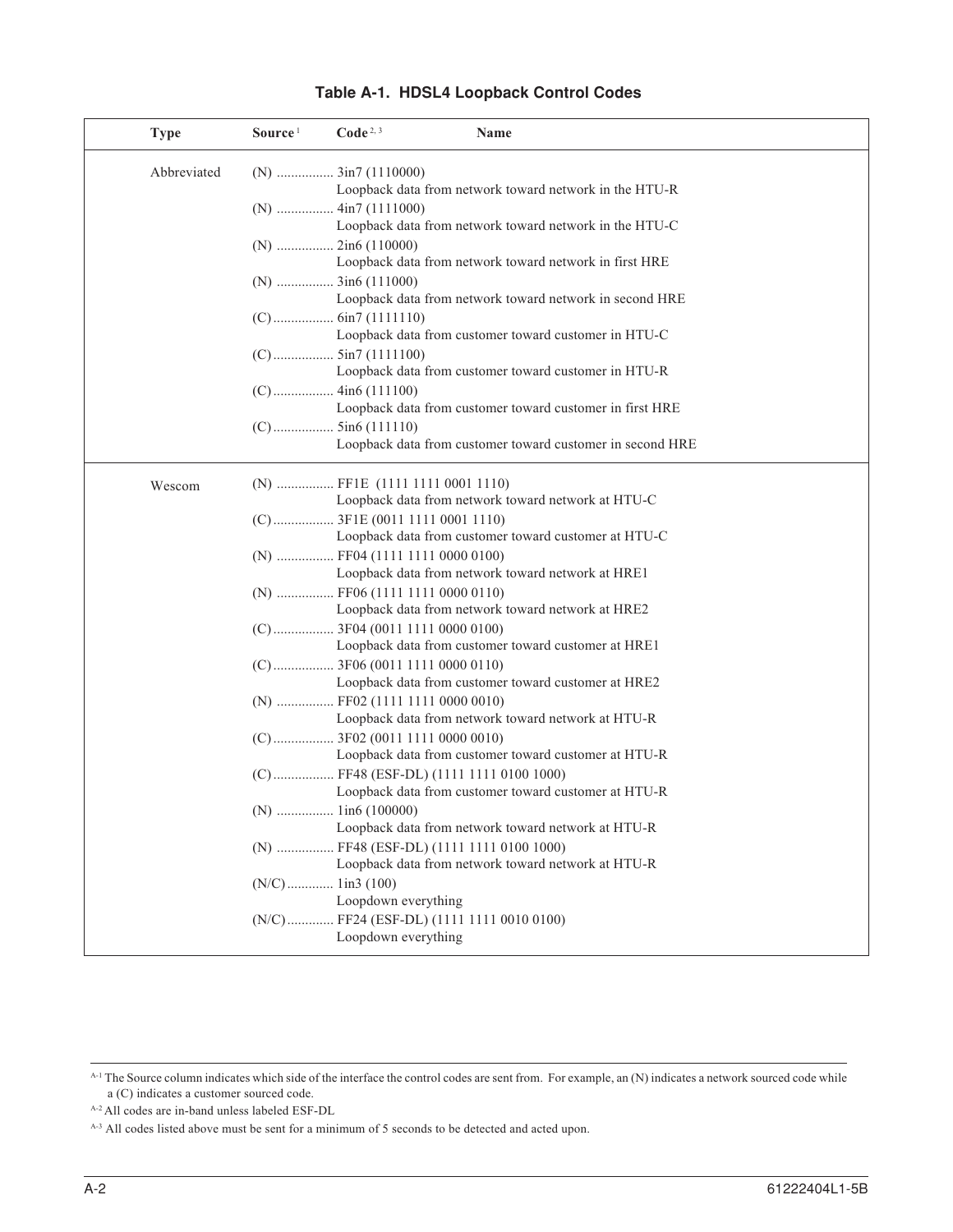|  | Table A-2. Loopback and Control Codes |  |  |  |
|--|---------------------------------------|--|--|--|
|--|---------------------------------------|--|--|--|

| <b>Function</b>                                      | Code                                                                            | <b>Response</b>                                                                                                                                                                                                                                                                                                                                                                                                                                                                     |
|------------------------------------------------------|---------------------------------------------------------------------------------|-------------------------------------------------------------------------------------------------------------------------------------------------------------------------------------------------------------------------------------------------------------------------------------------------------------------------------------------------------------------------------------------------------------------------------------------------------------------------------------|
| $ARM$ (in-band) – also known as<br>2-in-5 pattern    | 11000 (binary)                                                                  | If the pattern is sent from the network, the units will<br>arm, and the H4TU-R will loop up if NIU Loopback is<br>enabled.                                                                                                                                                                                                                                                                                                                                                          |
| ARM (ESF Data Link)                                  | FF48 (hex) or 1111 1111 0100 1000<br>(binary) sent in the Facility Data<br>Link | If the pattern is sent from the network, the units will<br>arm, and the H4TU-R will loop up if NIU Loopback is<br>enabled. This code has no functionality when sent<br>from the customer.                                                                                                                                                                                                                                                                                           |
| Disarm $(in-band)$ – also known as<br>3-in-5 pattern | 11100 (binary)                                                                  | When sent from the network or customer, all units are<br>removed from the armed state, and loopbacks will be<br>released.                                                                                                                                                                                                                                                                                                                                                           |
| Disarm (ESF Data Link)                               | FF24 (hex) or 1111 1111 0010 0100<br>(binary) sent in the Facility Data<br>Link | When sent from the network or customer, all units are<br>removed from the armed state, and loopbacks will be<br>released.                                                                                                                                                                                                                                                                                                                                                           |
| H4TU-C Loop Up <sup>1,2</sup>                        | D3D3 (hex) or 1101 0011 1101 0011<br>(binary)                                   | If armed, the H4TU-C will loop up, 2 seconds of AIS<br>(all ones) will be transmitted, the looped data will be<br>sent for 5 seconds, and then a burst of 231 logic errors<br>will be injected. The burst of 231 logic errors will<br>continue every 20 seconds as long as the D3D3 pattern<br>is detected. When the pattern is removed, the unit will<br>remain in loopback. If the pattern is reinstated, the<br>injection of 231 logic errors will continue every 20<br>seconds. |
| Loop Down w/o Disarm                                 | 9393 (hex) or 1001 0011 1001 0011<br>(binary)                                   | When sent from the network, all units currently in<br>loopback will loop down. Armed units will not<br>disarm. In order to behave like a smartjack, the<br>H4TU-R will not loop down from a network loopback<br>in response to the 9393 pattern if NIU Loopback is<br>enabled.                                                                                                                                                                                                      |
| Loopback Query <sup>1</sup>                          | D5D5 (hex) or 1101 0101 1101 0101<br>(binary)                                   | When the pattern is sent from the network, logic errors<br>will be injected toward the network to indicate a<br>loopback is present toward the network. The number of<br>errors injected is determined by the nearest unit that is<br>in loopback. As long as the pattern continues to be<br>sent, errors are injected again every 20 seconds.<br>231 errors = H4TUC, 10 errors = H4R $#1$ , 200 errors<br>$=$ H4R #2, 20 errors $=$ H4TU-R                                         |

1 Units must be armed with 11000b or FF48h before this code will work.

2 Loopback and error injection will only occur if the in-band code is received by the unit that is to go into loopback. In other words, if another loopback blocks the in-band code from being transmitted to the unit that is to go into loopback, loopback and error injection will not occur.

Note: All codes listed above must be sent for a minimum of 5 seconds to be detected and acted upon.